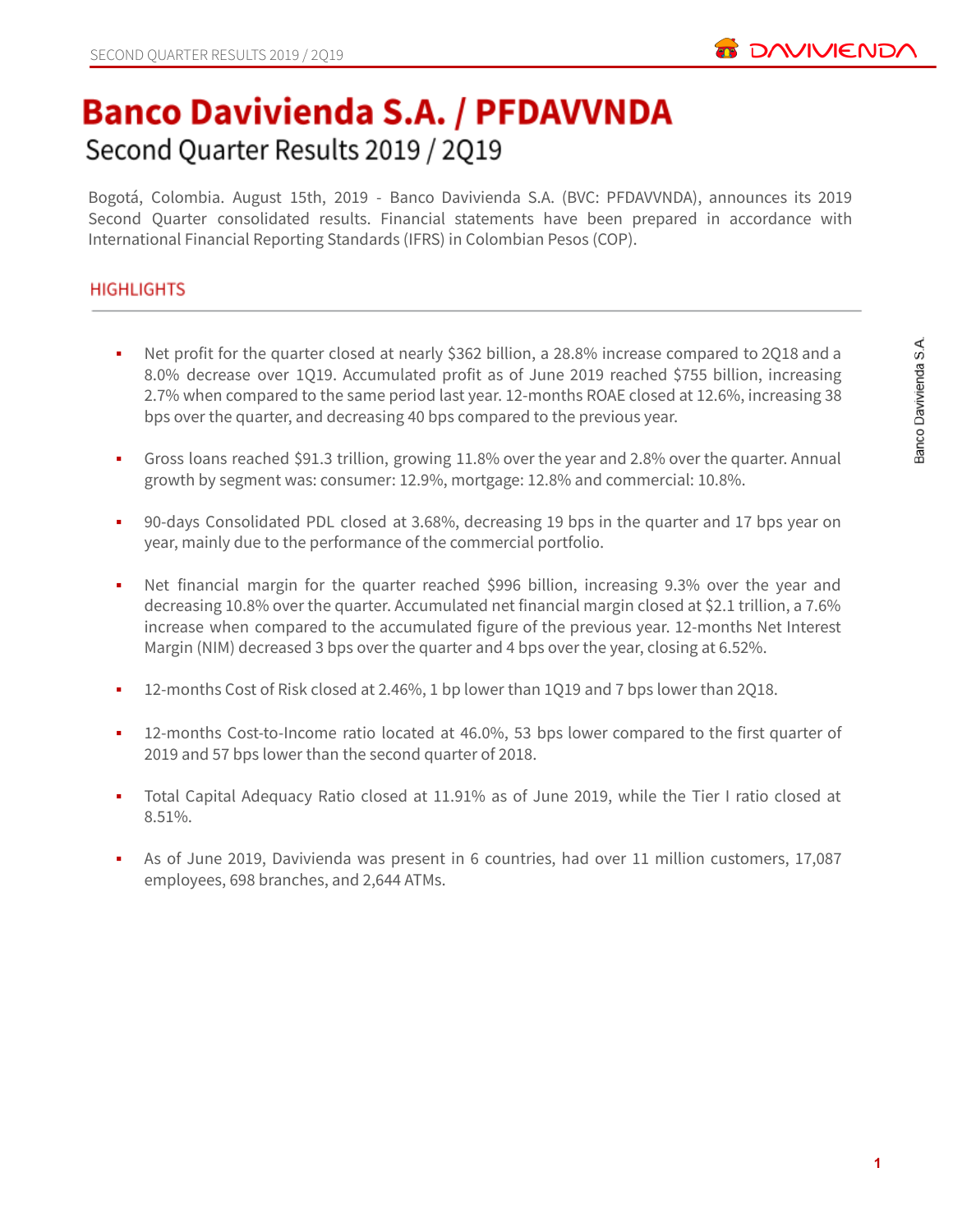# **ECONOMIC ENVIRONMENT COLOMBIA**

Average WTI price was 57.26 USD during the second quarter of the year, 6.0% lower than the first quarter, when it was 58.15 USD. Concerns regarding global economy performance grew over the quarter. The U.S. crude oil production and stock increased; generating downward pressures.

According to the Economic Activity Index, the Colombian economy grew 2.6% between April and May. This figure is lower than the 2.8% and 2.9% recorded in 1Q19 and the second quarter of 2018, respectively.

Regarding monetary policy, Colombia's Central Bank decided to keep the interest rate stable at 4.25%. This responds to the fact that the Colombian economy growth level continues to be below its potential and that inflation continues to be within the Central Bank target band. By the end of this quarter, inflation stood at 3.42%, surpassing the 3.22% rate recorded in March 2019 since food prices rise turned out to be higher than total inflation throughout the period.

As for the exchange rate against the U.S. dollar<sup>1</sup>, the average exchange rate reached \$3,239.85 COP on 2Q19, higher than the average of \$3,134.97 recorded on the first three months of 2019. The exchange rate started at \$3.146,81 COP per USD in April and followed a growing trend that drove its peak of \$3.377,16 on June 1st. Thereafter, the currency revaluated to \$3.205,67 by the end of the month. This behavior was mainly influenced by concerns about worldwide economy and oil prices.

Regarding fiscal policy, two major events occurred in this quarter. First, risk rating agencies issued their reports. While Moody's changed its outlook from negative to stable, considering the government's efforts to improve the country's fiscal situation, Fitch decided to change its outlook from stable to negative to reflect fiscal consolidation and external imbalances risks.

Second, the Medium-Term Fiscal Framework was published. National Government ratified a 2.4% target deficit for 2019, a lower figure than the maximum deficit of 2.7% allowed by Fiscal Rule. Additionally, in the second quarter of 2019, gross tax collection totaled \$4.2 trillion, increasing 10% compared to 1Q18.

 $1$  Foreign exchange rate figures refer to the Official Exchange Rate.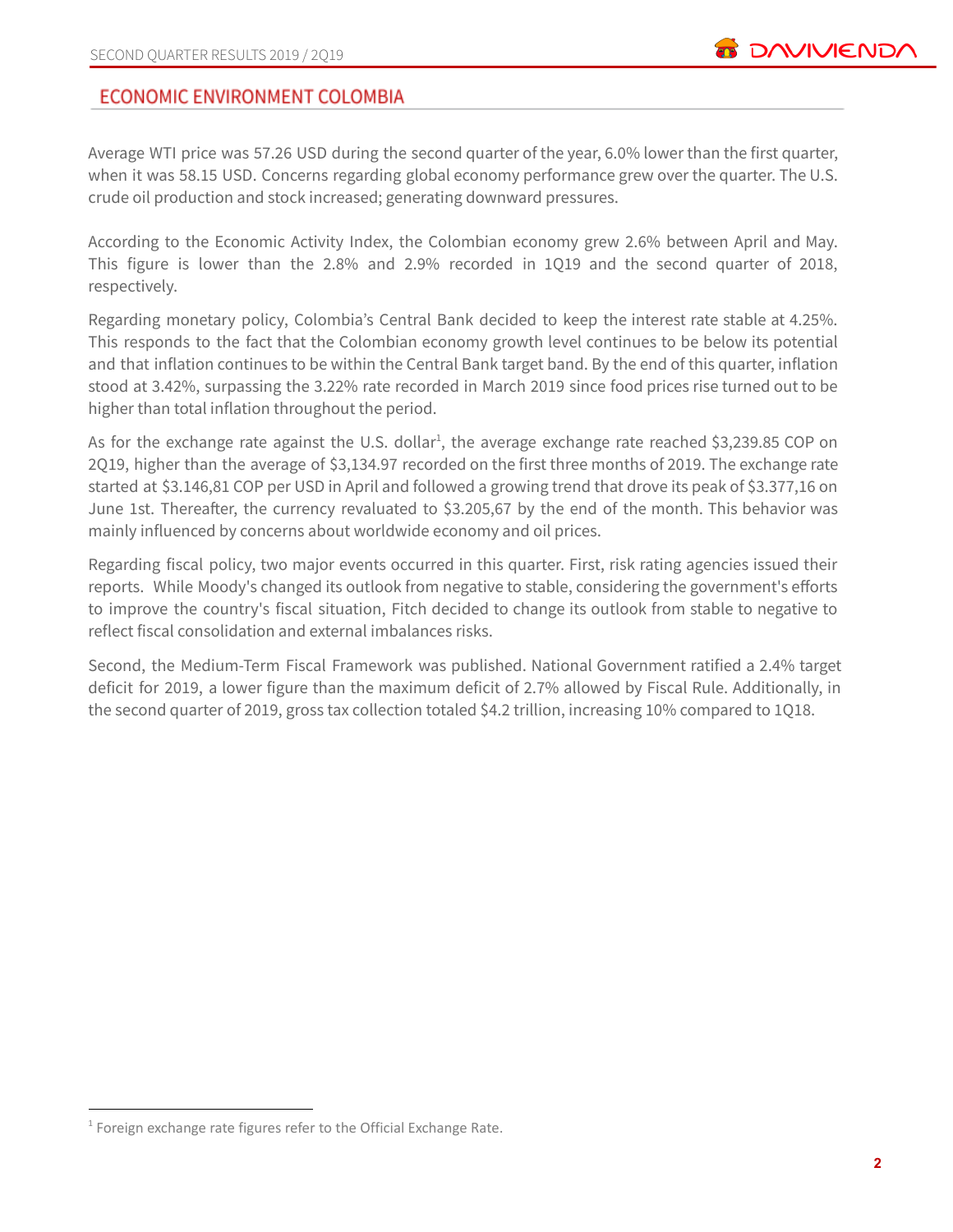# ECONOMIC ENVIRONMENT CENTRAL AMERICA

Gross Domestic Product (GDP) growth slowed down on the first quarter of 2019 compared to the last quarter of 2018. This trend was registered among the four countries where we operate.

Annual growth in Costa Rica was only 1.78%, which confirmed a downward trend. Growth in the last quarter of 2018 was 1.91%. The lower dynamism arises from lower consumer and business confidence. In Honduras annual GDP increased 3.50% (1Q19), also below the 4.49% reported in the last quarter of 2018. Manufacturing and construction sectors were the ones with the greatest deceleration during this period.

Regarding currency matters, Costa Rican Colon and Honduran Lempira behavior was diverse. The Colon recorded a 4.74% appreciation in June, while the Lempira fell by 0.70%. The Colon appreciation is explained by the expectation of a greater availability of foreign exchange during 2019, mainly due to the approval of an important external indebtedness limit increase.

1Q19 GDP growth in El Salvador was 1.78%, less than the 2.13% of the last quarter of 2018. This was due to a lower performance of the manufacturing sector and a contraction of the agricultural sector.

Finally, Panama grew 3.07% in the first quarter of the year, less than the growth experienced during the 4Q18 (4.02%). This performance is explained by a slowdown in the construction and transportation sectors.

2Q19 annual average inflation rate in the region was higher than average of the first quarter. This was mainly due to the annual increase on international fuel prices.

In 2Q19, Standard & Poor's upgraded Panama's country risk rating from BBB to BBB+. According to the rating agency, this is because of the sustainable economic growth in recent years experienced by Panama over peer countries; economic diversification doubling per capita GDP; stability in government changes; and efforts to strengthen the transparency and regulations of its financial system.

Costa Rica, El Salvador and Honduras ratings were not modified over the 2Q19.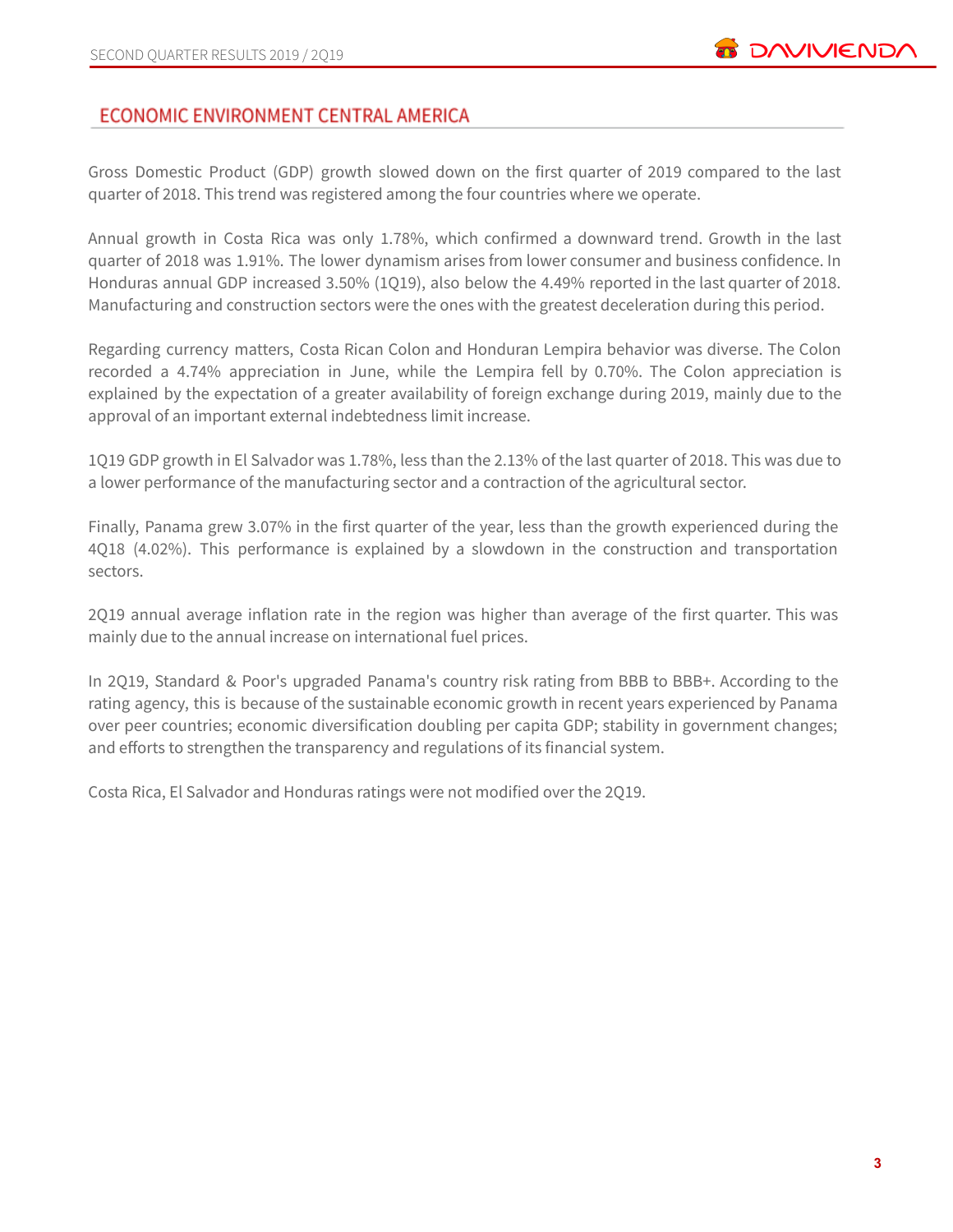# **MAIN CONSOLIDATED FIGURES:**

### **Statement of Financial Condition**

| <b>Jun. 18</b> | <b>Mar. 19</b>                                                                                                                                      | <b>Jun. 19</b> |         |            |
|----------------|-----------------------------------------------------------------------------------------------------------------------------------------------------|----------------|---------|------------|
|                |                                                                                                                                                     |                | Q/Q     | <b>Y/Y</b> |
|                | 9,899                                                                                                                                               | 10,643         | 7.5     | 22.3       |
|                | 10,617                                                                                                                                              | 11,864         | 11.7    | 16.1       |
|                | 88,748                                                                                                                                              | 91,266         | 2.8     | 11.8       |
|                | $-3,934$                                                                                                                                            | $-4,206$       | 6.9     | 25.3       |
| 734            | 1,872                                                                                                                                               | 1,839          | $-1.8$  | 150.4      |
|                | 4,566                                                                                                                                               | 4,809          | 5.3     | 21.7       |
|                | 111,767                                                                                                                                             | 116,214        | 4.0     | 14.1       |
|                |                                                                                                                                                     |                |         |            |
|                |                                                                                                                                                     |                |         |            |
|                | 37,804                                                                                                                                              | 38,167         | 1.0     | 18.0       |
|                | 32,444                                                                                                                                              | 34,188         | 5.4     | 4.4        |
|                | 11,342                                                                                                                                              | 11,167         | $-1.5$  | 11.6       |
|                | 11,730                                                                                                                                              | 12,083         | 3.0     | 17.9       |
|                | 7,048                                                                                                                                               | 8,755          | 24.2    | 48.5       |
|                | 100,369                                                                                                                                             | 104,360        | 4.0     | 14.4       |
|                |                                                                                                                                                     |                |         |            |
|                |                                                                                                                                                     |                |         |            |
| 84             | 94                                                                                                                                                  | 96             | 1.9     | 14.2       |
|                | 11,304                                                                                                                                              | 11,759         | 4.0     | 11.3       |
|                | 11,397                                                                                                                                              | 11,854         | 4.0     | 11.3       |
|                |                                                                                                                                                     |                |         | 14.1       |
|                | 8,705<br>10,220<br>81,642<br>$-3,356$<br>3,952<br>101,897<br>32,340<br>32,754<br>10.009<br>10,248<br>5,894<br>91,245<br>10,568<br>10,652<br>101,897 | 111,767        | 116,214 | 4.0        |

| <b>Income Statement</b>         |             | <b>Quarterly Figures</b> |                |          | % Chg.     | <b>Accumulated</b><br><b>Figures</b> | % Chg. |          |
|---------------------------------|-------------|--------------------------|----------------|----------|------------|--------------------------------------|--------|----------|
| (COP billion)                   | <b>2Q18</b> | <b>1Q19</b>              | <b>2Q19</b>    | Q/Q      | <b>Y/Y</b> | <b>Jun. 18 Jun. 19</b>               |        | Y/Y      |
| Interest Income                 | 2,350       | 2,647                    | 2,611          | $-1.4$   | 11.1       | 4,755                                | 5,258  | 10.6     |
| Loans                           | 2,189       | 2,382                    | 2,371          | $-0.5$   | 8.3        | 4,419                                | 4,753  | 7.6      |
| <b>Investments</b>              | 137         | 239                      | 211            | $-11.4$  | 53.9       | 286                                  | 450    | 57.7     |
| Other Income                    | 23          | 26                       | 28             | 6.1      | 19.8       | 50                                   | 55     | 8.9      |
| <b>Financial Expenses</b>       | 872         | 949                      | 995            | 4.8      | 14.1       | 1,762                                | 1,945  | 10.4     |
| <b>Gross Financial Margin</b>   | 1,477       | 1,698                    | 1,616          | $-4.8$   | 9.4        | 2,992                                | 3,313  | 10.7     |
| Provision Expenses, net         | 566         | 582                      | 620            | 6.6      | 9.5        | 1,030                                | 1,202  | 16.7     |
| <b>Net Interest Margin</b>      | 911         | 1,116                    | 996            | $-10.8$  | 9.3        | 1,962                                | 2,112  | 7.6      |
| Operating Income                | 336         | 320                      | 356            | 11.3     | 6.0        | 653                                  | 676    | 3.5      |
| <b>Operating Expenses</b>       | 876         | 868                      | 892            | 2.8      | 1.8        | 1,665                                | 1,760  | 5.7      |
| <b>Exchange and Derivatives</b> | 21          | 1                        | $-15$          | $-100.0$ | $-171.3$   | 48                                   | $-14$  | $-129.8$ |
| Other Income and Expenses, net  | 4           | $-24$                    | $\overline{7}$ | 100.0    | 57.0       | $-22$                                | $-17$  | $-24.4$  |
| Income Before Taxes             | 397         | 545                      | 451            | $-17.3$  | 13.7       | 976                                  | 996    | 2.1      |
| Income Tax                      | 116         | 152                      | 89             | $-41.2$  | $-22.9$    | 241                                  | 241    | 0.3      |
| <b>Net Profit</b>               | 281         | 393                      | 362            | $-8.0$   | 28.8       | 735                                  | 755    | 2.7      |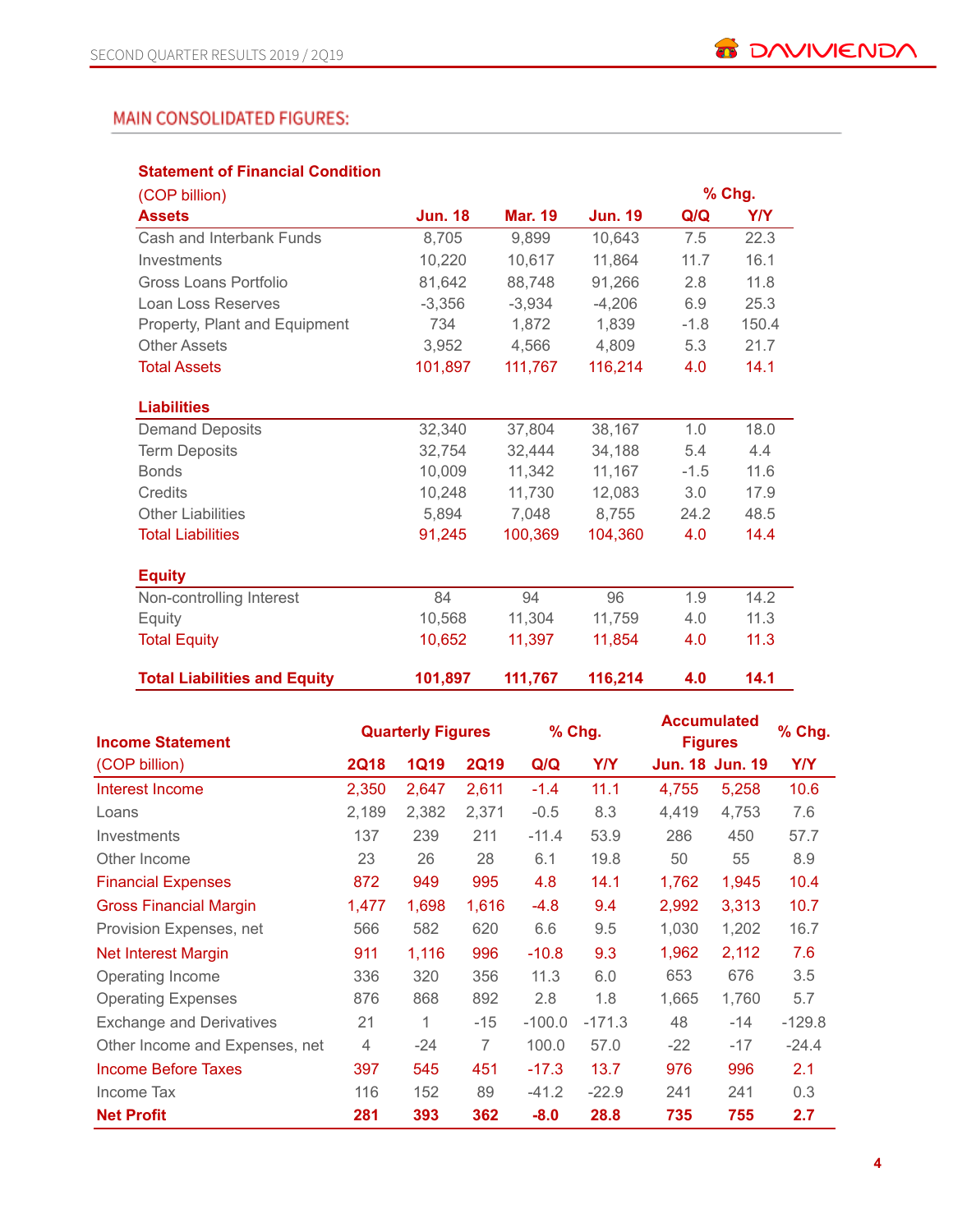# **MAIN RATIOS**

|                  |             |             |             |     | <b>Bps. Chg</b> |
|------------------|-------------|-------------|-------------|-----|-----------------|
| <b>12 Months</b> | <b>2Q18</b> | <b>1Q19</b> | <b>2Q19</b> | Q/Q | Y/Y             |
| <b>NIM</b>       | 6.56%       | 6.56%       | 6.52%       | -3  | -4              |
| Cost of Risk     | 2.53%       | 2.47%       | 2.46%       | -1  | $-7$            |
| Cost-to-Income   | 46.6%       | 46.5%       | 46.0%       | -53 | $-57$           |
| <b>ROAE</b>      | 13.0%       | $12.2\%$    | 12.6%       | 38  | $-40$           |
| <b>ROAA</b>      | 1.37%       | $1.27\%$    | 1.30%       | 3   | $-7$            |

|                           |             |             |             |        | <b>Bps. Chg</b> |
|---------------------------|-------------|-------------|-------------|--------|-----------------|
| <b>Annualized Quarter</b> | <b>2Q18</b> | <b>1Q19</b> | <b>2Q19</b> | Q/Q    | Y/Y             |
| <b>NIM</b>                | 6.64%       | 6.92%       | 6.46%       | $-46$  | $-18$           |
| Cost of Risk              | 2.77%       | 2.62%       | 2.72%       | 10     | -6              |
| Cost-to-Income            | 47.9%       | 43.7%       | 45.7%       | 199    | $-214$          |
| <b>ROAE</b>               | 10.7%       | 13.8%       | 12.4%       | $-135$ | 173             |
| <b>ROAA</b>               | 1.12%       | 141%        | $1.27\%$    | $-14$  | 15              |

# STATEMENT OF FINANCIAL CONDITION

### Assets

|                               |          | <b>Consolidated</b><br>(COP Billion) |          |          |            |                | <b>Colombia</b><br>(COP Billion) |            | <b>International</b><br>(USD Million) |               |           |
|-------------------------------|----------|--------------------------------------|----------|----------|------------|----------------|----------------------------------|------------|---------------------------------------|---------------|-----------|
|                               |          |                                      |          | $%$ Chq. |            |                | $%$ Chq.                         |            |                                       | $%$ Chq.      |           |
| <b>Assets</b>                 |          | Jun. 18 Mar. 19 Jun. 19              |          | Q/Q      | <b>Y/Y</b> | <b>Jun. 19</b> | Q/Q                              | <b>Y/Y</b> | <b>Jun. 19</b>                        | Q/Q Y/Y       |           |
| Cash and Interbank Funds      | 8.705    | 9.899                                | 10.643   | 7.5      | 22.3       | 5.848          | 18.0                             | 28.8       | 1.496                                 | $-3.9$ 5.3    |           |
| Investments                   | 10.220   | 10.617                               | 11.864   | 11.7     | 16.1       | 9.492          | 13.1                             | 14.1       | 1.154                                 | 3.2           | 4.1       |
| Gross Loans Portfolio         | 81.642   | 88,748                               | 91.266   | 2.8      | 11.8       | 72.950         | 3.3                              | 11.0       | 5.714                                 | 0.0           | 5.0       |
| Loan Loss Reserves            | $-3.356$ | $-3.934$                             | $-4.206$ | 6.9      | 25.3       | $-3.709$       | 7.5                              | 26.8       | $-155$                                | 1.6           | 5.6       |
| Property, Plant and Equipment | 734      | 1.872                                | 1.839    | $-1.8$   | 150.4      | 1.375          | $-2.8$                           | 200.0      | 145                                   | $0.5^{\circ}$ | 53.5      |
| <b>Other Assets</b>           | 3,952    | 4.566                                | 4.809    | 5.3      | 21.7       | 3.622          | 4.7                              | 23.9       | 222                                   |               | 11.7 17.9 |
| <b>Total Assets</b>           |          | 101,897 111,767                      | 116.214  | 4.0      | 14.1       | 89,579         | 4.9                              | 13.4       | 8.574                                 | 0.0           | 5.8       |

# Q/Q Performance:

As of June 30<sup>th</sup>, 2019, total assets reached \$116.2 trillion, increasing 4.0% over the quarter.

Cash and interbank funds totaled \$10.6 trillion, growing 7.5% compared to 1Q19, and the investment portfolio closed at \$11.9 trillion, growing 11.7% due to dynamics of the trading portfolio. Gross loans reached \$91.3 trillion, increasing 2.8% against March 2019. Loan loss reserves closed at \$4.2 trillion, growing 6.9% over the quarter.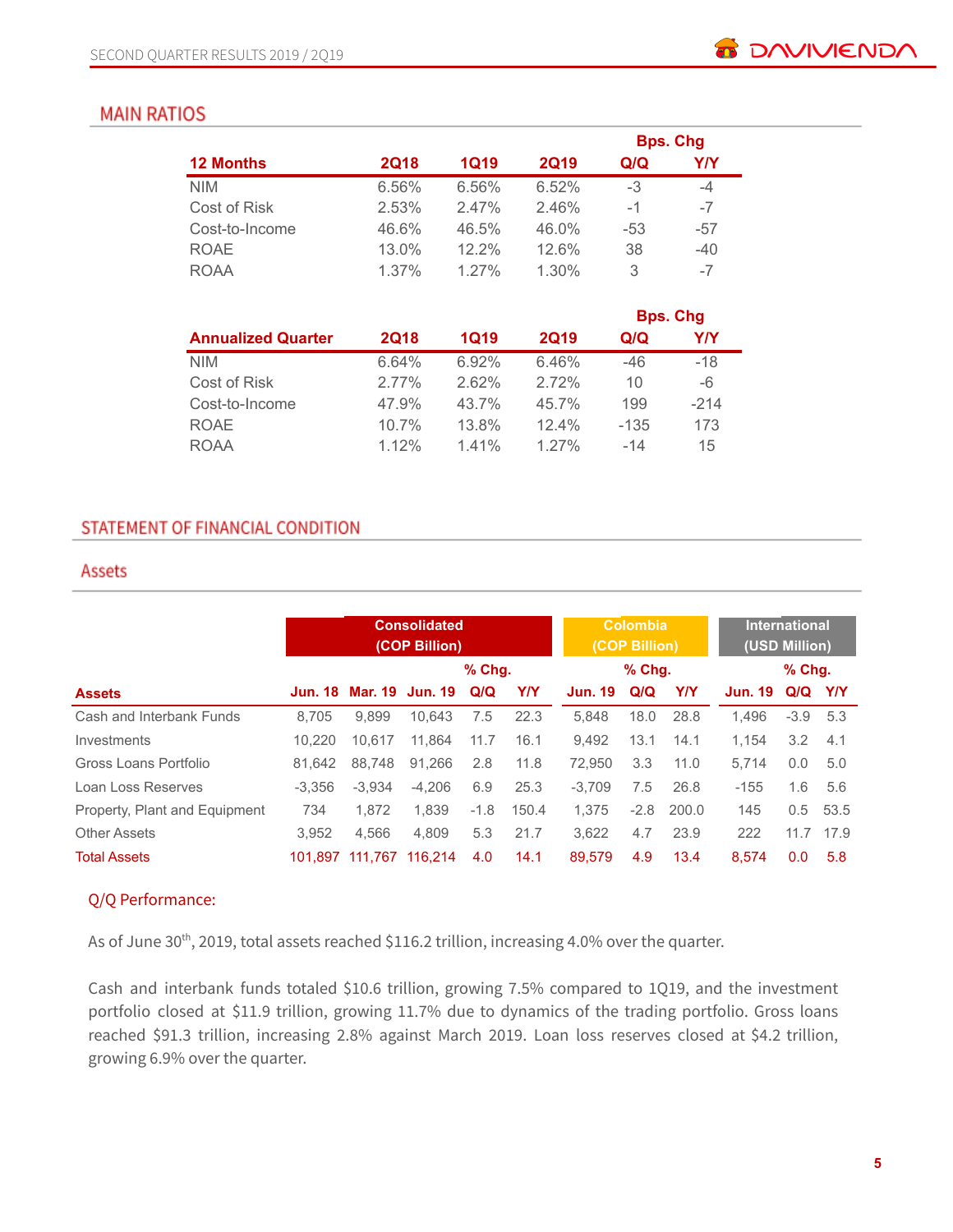# Y/Y Performance:

Assets increased 14.1% over the year. When excluding the impact of the COP devaluation during the year (9.4%), consolidated assets grow 11.9% against 2Q18.

Cash and interbank funds rose 22.3%, as a result of higher levels in central banks and banks abroad. The investment portfolio grew 16.1%.

Gross loans increased by 11.8%, being the consumer and mortgage portfolios the ones with the highest growth dynamics. Loan-loss reserves increased across the different segments, mainly in the commercial portfolio, where coverage levels for the energy, transportation, and infrastructure sectors have been gradually increased.

Finally, the increase in Property, plant, and equipment is due to the rights of use recognition given IFRS $2$ 16 implementation, effective on January  $1<sup>st</sup>$ , 2019.

# **Gross Loans**

|                    | <b>Consolidated</b><br>(COP Billion) |  |                               |  |            |                | <b>Colombia</b><br>(COP Billion) |          | <b>International</b><br>(USD Million) |                |          |     |
|--------------------|--------------------------------------|--|-------------------------------|--|------------|----------------|----------------------------------|----------|---------------------------------------|----------------|----------|-----|
|                    |                                      |  |                               |  | $%$ Chg.   |                |                                  | $%$ Chg. |                                       |                | $%$ Chg. |     |
| <b>Gross Loans</b> |                                      |  | Jun. 18 Mar. 19 Jun. 19 Q/Q   |  | <b>Y/Y</b> | <b>Jun. 19</b> | Q/Q                              | Y/Y      |                                       | <b>Jun. 19</b> | Q/Q      | Y/Y |
| Commercial         |                                      |  | 41,454 44,719 45,911 2.7 10.8 |  |            | 35,956         | 3.6                              | 10.1     |                                       | 3.105          | $-1.6$   | 3.5 |
| Consumer           |                                      |  | 20,988 22,606 23,702 4.8 12.9 |  |            | 19.272         | 5.3                              | 11.8     |                                       | 1.382          | 2.1      | 7.9 |
| Mortgage           |                                      |  | 19,200 21,423 21,653          |  | 1.1 12.8   | 17.722         | 0.7                              | 12.1     |                                       | 1.226          | 2.0      | 6.0 |
| <b>Total</b>       |                                      |  | 81,642 88,748 91,266 2.8      |  | - 11.8     | 72.950         | 3.3                              | 11.0     |                                       | 5.714          | 0.0      | 5.0 |

# Q/Q Performance:

Gross loans reached \$91.3 trillion, increasing 2.8% compared to 1Q19, led mainly by the commercial and consumer portfolios.

The commercial portfolio grew 2.7% over the quarter, with the Colombian corporate and SMEs segments showing the greatest dynamics.

The consumer portfolio increased 4.8% compared to last quarter, led by payroll and unsecured-personal loans, which continue to be supported by digital initiatives. More than \$1.6 trillion COP have been disbursed through the digital version of these two products.

Consolidated mortgage portfolio growth was 1.1% in the quarter. In Colombia, leasing and social housing portfolios performance is noteworthy.

<sup>2</sup> International Financial Reporting Standards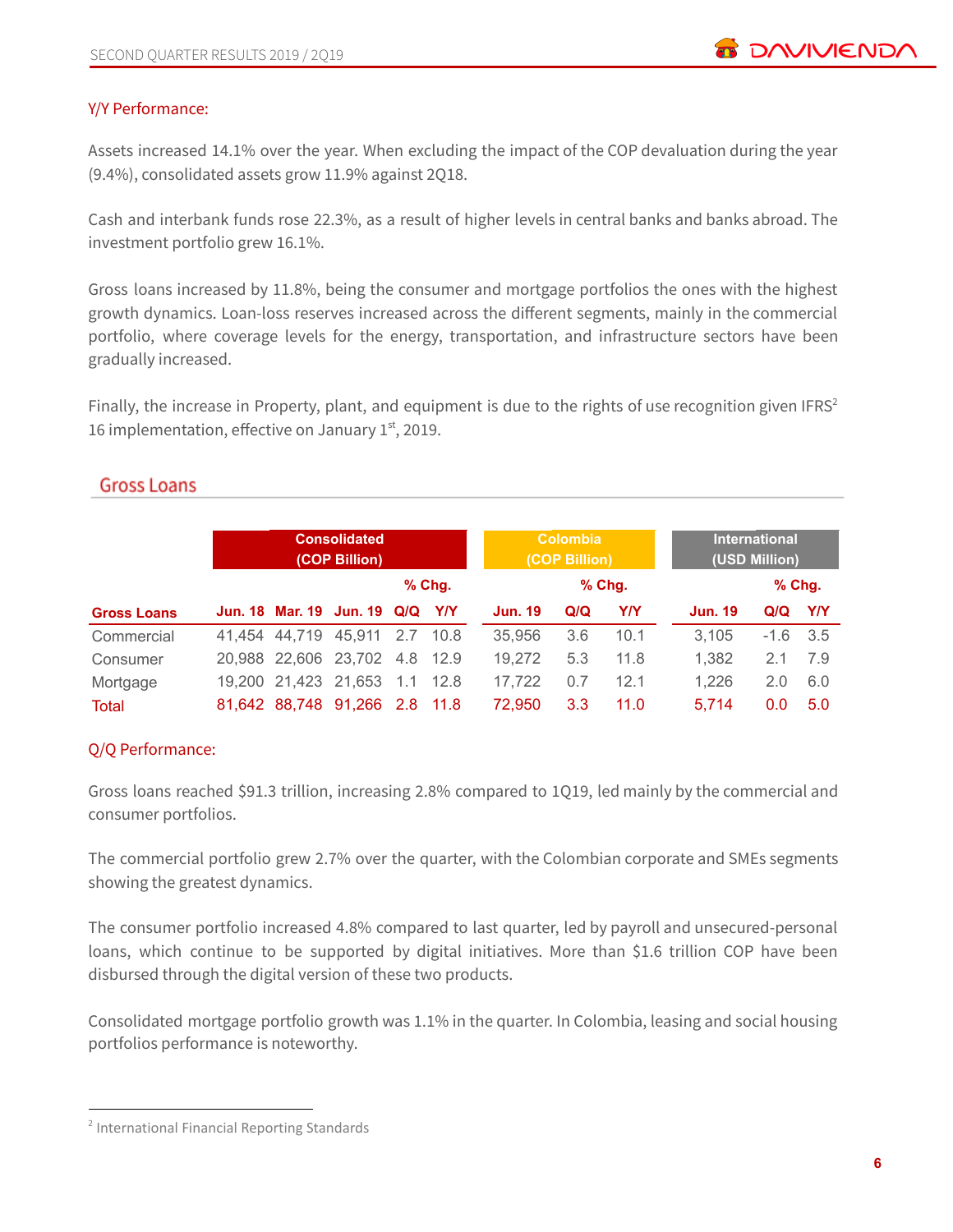In the international subsidiaries, gross loans reached USD \$5.7 billion, remaining stable compared to the previous quarter. The consumer and mortgage portfolios experienced growth mainly in Costa Rica, Honduras and Panama. Commercial loans declined as a result of prepayments made by some customers in Costa Rica and El Salvador.

# Y/Y Performance:

The 11.8% annual increase in gross loans was mainly driven by the behavior of commercial and consumer portfolios. When excluding the effect of the Colombian Peso devaluation during the year, consolidated gross loans increase 10.0% compared to 2Q18.

Commercial loans grew by 10.8% year-on-year as a result of higher corporate and construction segments demand in Colombia, which grew 12.7% and 7.4% respectively.

The consumer portfolio increased 12.9%. Unsecured-personal and payroll portfolios excelled in Colombia (growing 26.7% and 8.8% respectively). Unsecured Personal Mobile Loans (launched in May 2018) and Payroll Mobile Loans (launched in January 2019) reached balances of \$1 trillion and \$128 billion respectively by the end of June 2019 .

Additionally, the mortgage portfolio grew 12.8% year-on-year, driven by the leasing and social housing segments in Colombia (15.1% and 9.0%). Mortgage loans by \$620 billion pesos were securitized in the last twelve months.

International subsidiaries' gross loans grew 5.0%, mainly as a result of the commercial and consumer segments' performance in Honduras and Panama. The manufacturing sector stands out in the commercial portfolio, as well as payroll and credit cards in the consumer segment.

|                 |             | <b>Consolidated</b> |             |             | <b>Colombia</b> |             |             | <b>International</b> |             |
|-----------------|-------------|---------------------|-------------|-------------|-----------------|-------------|-------------|----------------------|-------------|
| <b>PDL</b>      | <b>2Q18</b> | <b>1Q19</b>         | <b>2Q19</b> | <b>2Q18</b> | <b>1Q19</b>     | <b>2Q19</b> | <b>2Q18</b> | 1Q19                 | <b>2Q19</b> |
| Commercial      | 4.51%       | 4.76%               | 4.22%       | 5.27%       | 5.66%           | 4.97%       | 1.65%       | 1.64%                | 1.53%       |
| Consumer        | 2.60%       | 2.31%               | 2.35%       | 2.54%       | 2.24%           | 2.23%       | 2.87%       | 2.63%                | 2.85%       |
| Mortgage        | 3.81%       | 3.68%               | 4.02%       | 4.11%       | 3.79%           | 4.21%       | 2.44%       | 3.19%                | 3.14%       |
| Total $(90)^3$  | 3.85%       | 3.87%               | 3.68%       | 4.28%       | 4.30%           | 4.06%       | 2.11%       | 2.20%                | 2.19%       |
| Mortgage (120)  | 2.92%       | 2.99%               | 3.17%       | 3.11%       | 3.07%           | 3.26%       | 2.05%       | 2.66%                | 2.77%       |
| Total $(120)^4$ | 3.64%       | 3.71%               | 3.48%       | 4.04%       | 4.12%           | 3.83%       | 2.03%       | 2.09%                | 2.11%       |

# **Asset Quality and Coverage**

 $3$  Total (90): Portfolio > 90 days / Gross loans portfolio.

<sup>4</sup> Total (120) includes: (Mortgage>120 days + Commercial> 90 days + Consumer> 90 days) / Gross loans portfolio.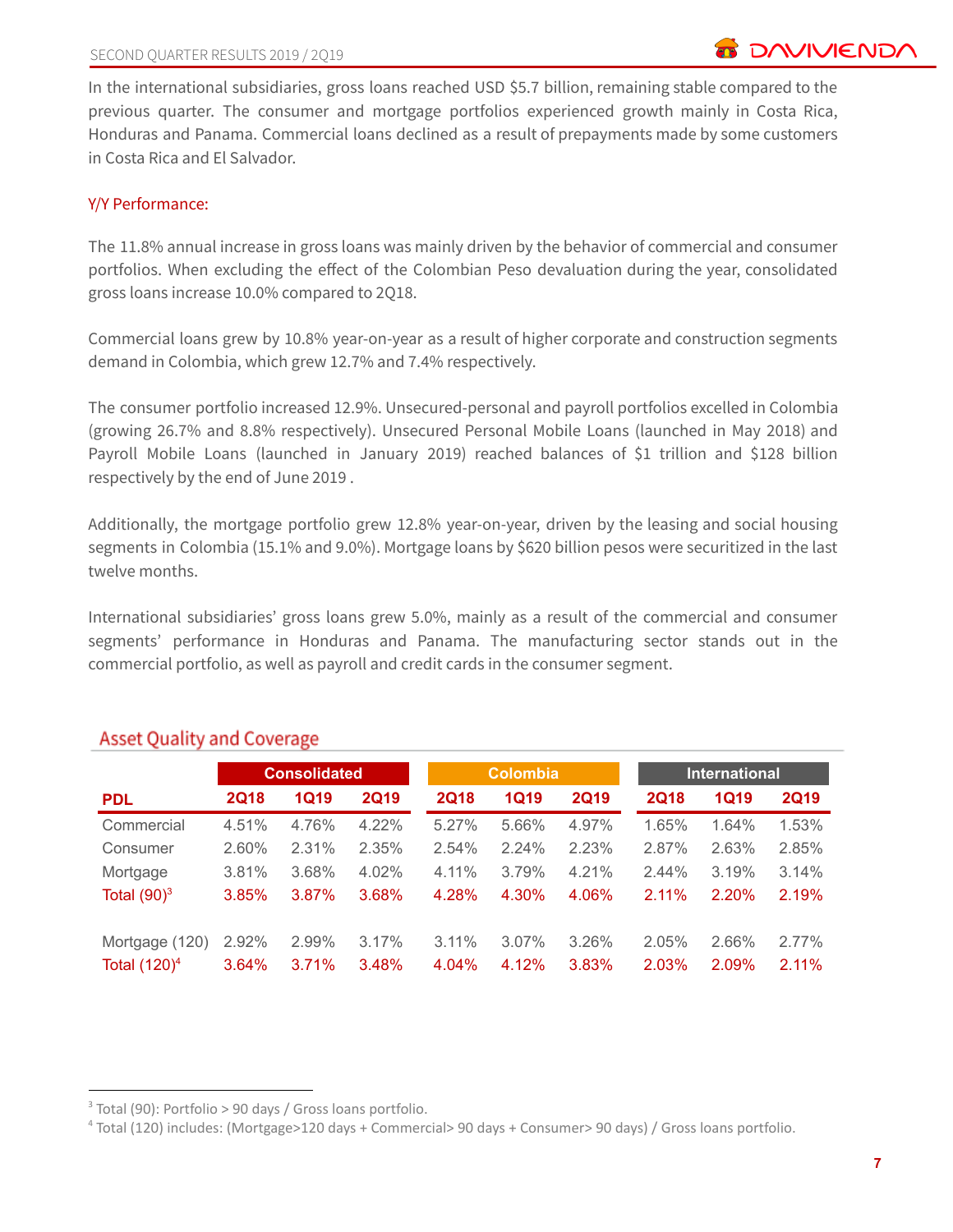### Q/Q Performance:

90 days Consolidated PDL closed at 3.68%. 19 bps lower than 1Q19, positively impacted by the commercial portfolio, where the PDL decreased 54 bps compared to the previous quarter.

In both Colombia and Central America, 90 days commercial PDL reduced as a result of restructuring debt agreements with corporate customers.

Consumer PDL experienced a slight increase of 3 bps compared to March 2019. In Colombia, the ratio presents stability due to vintages' performance and loan growth reactivation. In Central America, there were deteriorations in El Salvador and Honduras, especially related to credit card and payroll loans.

Compared to the previous quarter, 90 and 120 days mortgage PDLs grew 33 and 18 bps respectively.

In Colombia, the increase is explained by two factors: on one hand, the maturity of restructured loans in previous months led to an increase in the delinquent portfolio. On the other hand, during April and May, mortgage loans by \$530 billion were securitized, which impacted the 90 and 120 days PDLs by 12 and 9 bps. In Central America PDL ratios continue to be affected mainly by the macroeconomic situation in Costa Rica.

Write-offs for the total portfolio reached \$467 billion in 2Q19, increasing 3.1% driven by higher write-offs in the commercial and mortgage portfolios during the quarter.

| <b>Write-offs</b> |             | <b>Quarterly Figures</b> |             |      |        |  |  |  |  |
|-------------------|-------------|--------------------------|-------------|------|--------|--|--|--|--|
| (COP billion)     | <b>2Q18</b> | 1019                     | <b>2019</b> | Q/Q  | YN     |  |  |  |  |
| Write-offs        | 509         | 453                      | 467         | -3.1 | $-8.3$ |  |  |  |  |

# Y/Y Performance:

90 days Consolidated PDL decreased by 17 bps compared to 2Q18, mainly explained by the commercial and consumer portfolio dynamics.

Commercial PDL decreased 29 bps compared to the second quarter of 2018, as a result of restructuring agreements as well as payments received from corporate clients.

Consumer PDL fell by 26 basis points when compared to the same quarter of the previous year, due to better performance of loans disbursed in the year, resulting from risk-profile adjustments in Colombia. In Central America, the ratio remained relatively stable when compared to June 2018.

90 and 120 days mortgage PDLs increased 20 and 25 bps compared to 2Q18, impacted in 11 and 9 bps by securitizations made in Colombia during the last twelve months (\$620 billion), as well as by macroeconomic effects in Central America.

2Q19 write-offs decreased 8.3% compared to the same quarter of the previous year, mainly due to lower write-offs in the consumer portfolio.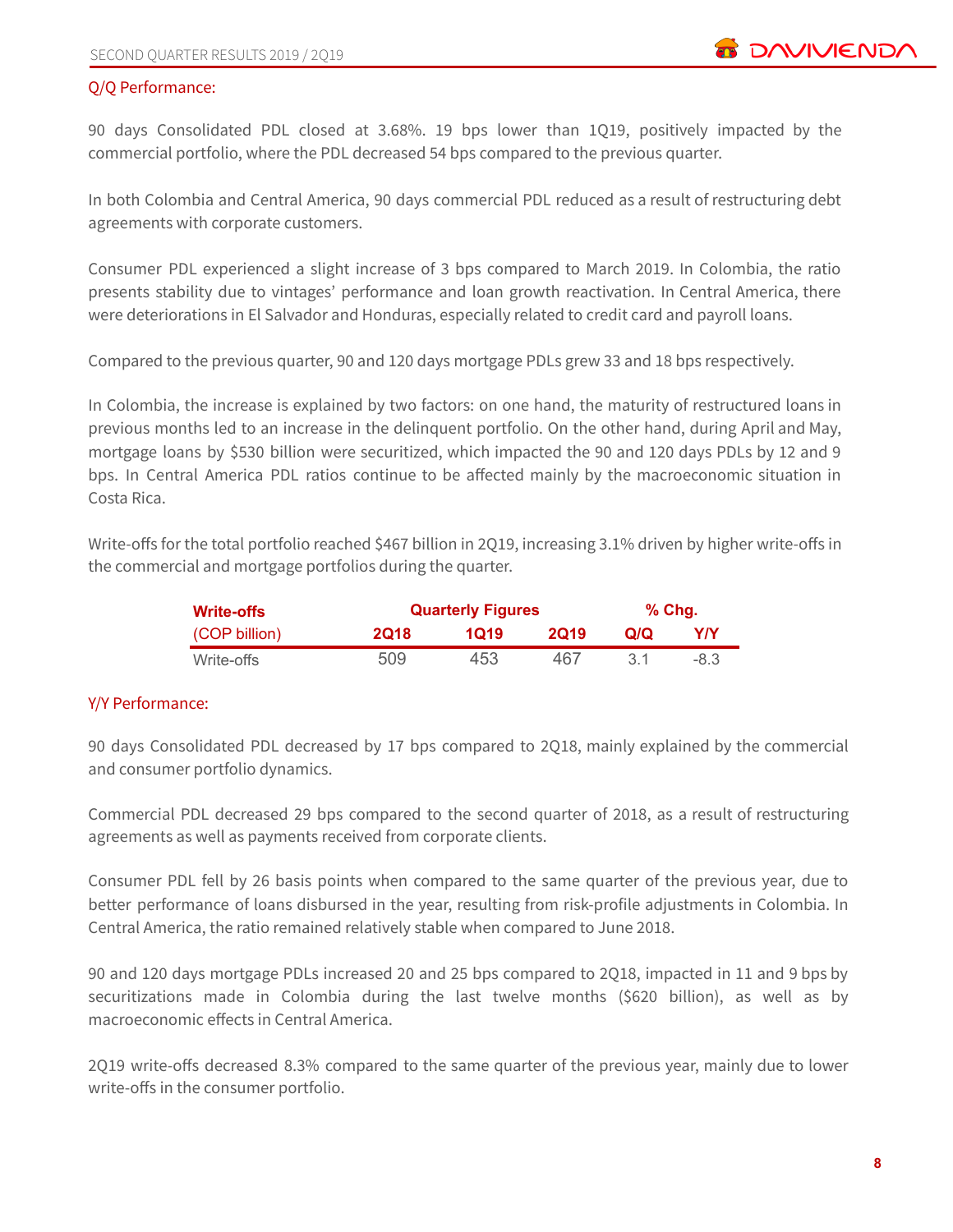#### Coverage

|              |             | Coverage <sup>5</sup> |             |  |             | <b>Total Reserves Coverage<sup>6</sup></b> |             |
|--------------|-------------|-----------------------|-------------|--|-------------|--------------------------------------------|-------------|
| Coverage     | <b>2Q18</b> | 1Q19                  | <b>2Q19</b> |  | <b>2Q18</b> | 1019                                       | <b>2Q19</b> |
| Commercial   | $92.2\%$    | 101.4%                | $122.0\%$   |  | 107.1%      | 113.1%                                     | 136.6%      |
| Consumer     | 253.2%      | 281.8%                | 271.4%      |  | 280.2%      | 297.2%                                     | 291.8%      |
| Mortgage     | 34.3%       | 38.5%                 | 38.3%       |  | 65.9%       | 72.8%                                      | 68.3%       |
| <b>Total</b> | 106.7%      | $114.4\%$             | 125.1%      |  | 127.6%      | 131.9%                                     | 144.6%      |

### Q/Q Performance:

Coverage ratio closed at 125.1%, increasing 107 bps over the quarter. Total Consolidated Reserves Coverage closed the quarter at 144.6%, 128 bps higher than the 1Q19, as a result of increases in asset allowances and equity reserves, and due to 90 days past due loans reduction.

### Y/Y Performance:

Coverage and Total Reserves Coverage ratios grew by 184 bps and 170 bps over the year due to the increase in asset allowances and equity reserves.

|  |  | <b>Funding Sources</b> |
|--|--|------------------------|
|  |  |                        |
|  |  |                        |

|                        |        | <b>Consolidated</b><br>(COP Billion) |                 |     |            |                | <b>Colombia</b><br>(COP Billion) |            | <b>International</b><br>(USD Million) |        |            |  |
|------------------------|--------|--------------------------------------|-----------------|-----|------------|----------------|----------------------------------|------------|---------------------------------------|--------|------------|--|
|                        |        |                                      |                 |     | $%$ Chg.   |                |                                  | $%$ Chg.   |                                       |        | $%$ Chg    |  |
| <b>Funding Sources</b> |        | Jun. 18 Mar. 19 Jun. 19 Q/Q          |                 |     | <b>Y/Y</b> | <b>Jun. 19</b> | Q/Q                              | <b>Y/Y</b> | <b>Jun. 19</b>                        | Q/Q    | <b>Y/Y</b> |  |
| Demand deposits        |        | 32,340 37,804 38,167                 |                 | 1.0 | - 18.0     | 30.078         | 3.3                              | 19.5       | 2,523                                 | $-7.9$ | $-3.1$     |  |
| Term deposits          |        | 32,754 32,444 34,188 5.4 4.4         |                 |     |            | 25,038         | 5.0                              | 0.9        | 2.854                                 | 5.5    | 5.5        |  |
| <b>Bonds</b>           |        | 10,009 11,342 11,167 -1.5 11.6       |                 |     |            | 9,940          | $-1.1$                           | 8.4        | 383                                   | -5.6   | 33.9       |  |
| <b>Credits</b>         | 10.248 | 11,730                               | 12,083 3.0 17.9 |     |            | 7,503          | 4.6                              | 22.1       | 1,429                                 | $-0.5$ | 2.1        |  |
| Total                  | 85.351 | 93.321                               | 95,605 2.4 12.0 |     |            | 72,559         | 3.4                              | 11.1       | 7,189                                 | $-1.4$ | 5.1        |  |

# Q/Q Performance:

Funding sources reached \$95.6 trillion as of June 2019, growing 2.4% over the quarter due to higher demand and term deposits, which increased 1.0% and 5.4% respectively, closing at \$38.2 and \$34.2 trillion, following the strategy to optimize funding costs.

Bonds closed at \$11.2 trillion, decreasing 1.5% due to senior bonds' maturity in Colombia (\$183 billion in May), and payment of bonds issued in El Salvador (\$30 million USD).

Credits increased 3.0% as a result of higher credits from national and foreign institutions.

Loans to funding ratio closed at 95.5%, up 40 bps compared to the previous quarter.

**B** DAVIVIEND/

<sup>5</sup> Coverage: Asset Allowances / Portfolio> 90 days.

<sup>6</sup> Total Reserves Coverage: (Assets Allowances + Equity Reserves) / Portfolio> 90 days.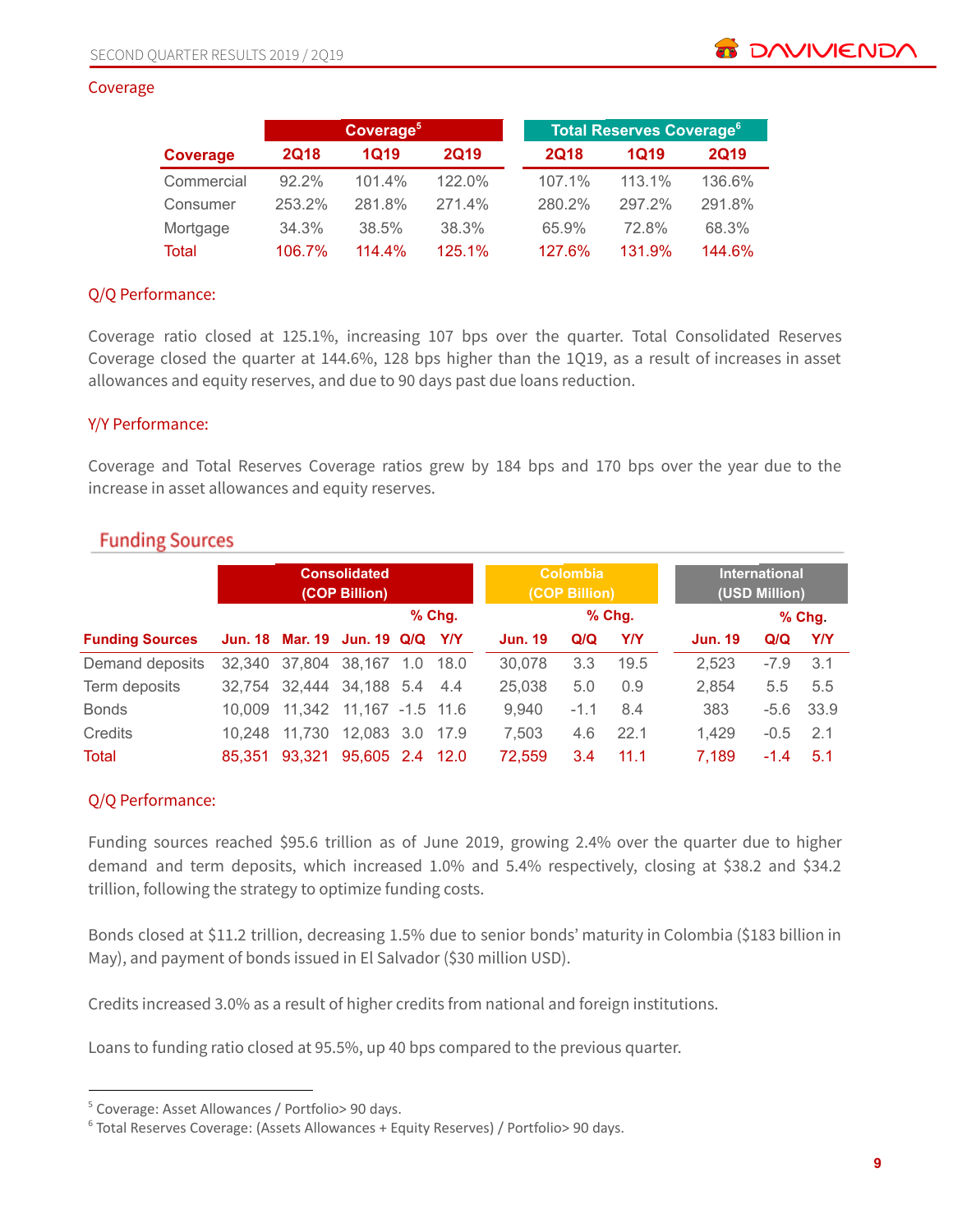### Y/Y Performance:

Funding sources increased 12.0% over the previous year, mainly due to growth in deposits and credits. Excluding the effect of the COP devaluation year on year, funding sources grow 9.8% over 2Q18.

In Colombia, there was a 19.5% increase on demand deposits and a slight 0.9% increase on term deposits. In Central America, demand deposits grew by 3.1% (mainly in checking accounts) in El Salvador and Costa Rica, and term deposits grew by 5.5% in Panama and Honduras.

Bonds grew as a result of issuances made in the second half of 2018 and the first half of 2019 (senior bonds for \$953 billion in Colombia and close to \$100 million USD in Central America).

Over the past year, credits increased by 17.9%, resulting from higher obligations with foreign financial entities, multilateral and national entities.

Loans to funding ratio decreased by 20 bps compared to 2Q18.

# **Equity and Regulatory Capital**

| <b>Total Regulatory Capital and</b><br><b>Risk Weighted Assets</b> |             |             | <b>Consolidated</b> |           |            |
|--------------------------------------------------------------------|-------------|-------------|---------------------|-----------|------------|
| (COP Billion)                                                      | <b>2Q18</b> | <b>1Q19</b> | <b>2Q19</b>         | Q/Q       | <b>Y/Y</b> |
| Equity                                                             | 10,652      | 11,397      | 11,854              | 4.0       | 11.3       |
| Core Equity Tier I Capital                                         | 7,855       | 8,667       | 8,718               | 0.6       | 11.0       |
| <b>Tier II Capital</b>                                             | 3,838       | 3.374       | 3,486               | 3.3       | $-9.2$     |
| <b>Total Regulatory Capital</b>                                    | 11,693      | 12,042      | 12,205              | 1.4       | 4.4        |
| <b>Risk Weighted Assets</b>                                        | 88,518      | 95,367      | 97,936              | 2.7       | 10.6       |
| <b>Capital Adequacy Ratio</b>                                      | 12.68%      | 12.12%      | 11.91%              | $-21$ bps | $-77$ bps  |
| Tier I                                                             | 8.52%       | 8.72%       | 8.51%               | $-21$ bps | $-1$ bps   |
| Tier II                                                            | 4.16%       | 3.40%       | 3.40%               | 1 bps     | $-76$ bps  |

# Q/Q Performance:

Consolidated equity closed at \$11.9 trillion, increasing 4.0% over the quarter.

Total capital adequacy ratio was 11.91%, 21 bps lower than 1Q19. Tier I ratio decreased in the same amount, closing at 8.51% as a result of higher risk-weighted assets, due to the increase in loans. Total capital adequacy ratio is 291 bps above the minimum required by the Colombian regulation (9%).

Risk-weighted assets reached \$97.9 trillion, 2.7% higher than the previous quarter. Their density<sup>7</sup> closed at 84.3%, 105 bps less than in 1Q19, which located at 85.3%.

# Y/Y Performance:

Consolidated equity increased 11.3% over the year as a result of reserves growth, following the capitalization of \$782 billion approved at the General Shareholders' Meeting.

<sup>7</sup> Risk Weighted Assets' Density: RWAs by Credit Risk / Total Assets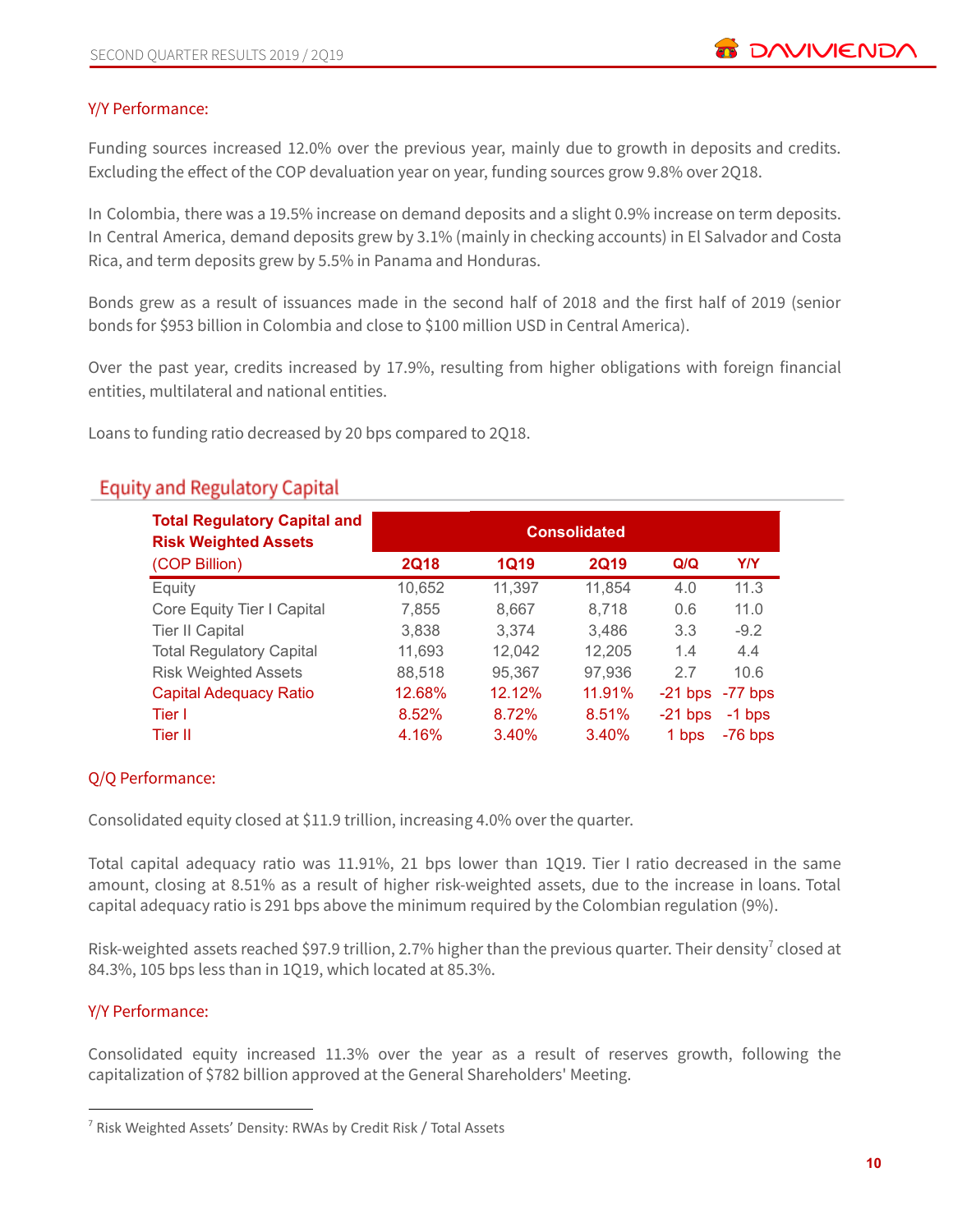**B** DAVIVIENDA

Total capital adequacy ratio was 77 bps lower than the previous year due to the increase in risk-weighted assets (10.6%) and a lower weight of subordinated debt instruments. Tier I ratio decreased 1 basis point compared to the same period last year.

Risk-weighted assets density decreased 260 bps over the year (2Q18: 86.9%).

| <b>Income Statement</b>         |                | <b>Quarterly Figures</b> |                |          | % Chg.     |                | <b>Accumulated Figures</b> | % Chg.     |
|---------------------------------|----------------|--------------------------|----------------|----------|------------|----------------|----------------------------|------------|
| (COP billion)                   | <b>2Q18</b>    | <b>1Q19</b>              | <b>2Q19</b>    | Q/Q      | <b>Y/Y</b> | <b>Jun. 18</b> | <b>Jun. 19</b>             | <b>Y/Y</b> |
| Interest Income                 | 2,350          | 2,647                    | 2,611          | $-1.4$   | 11.1       | 4,755          | 5,258                      | 10.6       |
| Loans                           | 2,189          | 2,382                    | 2,371          | $-0.5$   | 8.3        | 4,419          | 4,753                      | 7.6        |
| Commercial                      | 882            | 956                      | 897            | $-6.2$   | 1.6        | 1,763          | 1,852                      | 5.0        |
| Consumer                        | 780            | 831                      | 864            | 4.0      | 10.8       | 1,575          | 1,695                      | 7.6        |
| Mortgage                        | 527            | 596                      | 611            | 2.5      | 15.9       | 1,080          | 1,206                      | 11.7       |
| Investments                     | 137            | 239                      | 211            | $-11.4$  | 53.9       | 286            | 450                        | 57.7       |
| Other Income                    | 23             | 26                       | 28             | 6.1      | 19.8       | 50             | 55                         | 8.9        |
| <b>Financial Expenses</b>       | 872            | 949                      | 995            | 4.8      | 14.1       | 1,762          | 1,945                      | 10.4       |
| <b>Demand Deposits</b>          | 147            | 188                      | 200            | 6.6      | 36.5       | 305            | 389                        | 27.5       |
| <b>Term Deposits</b>            | 420            | 387                      | 410            | 5.9      | $-2.4$     | 835            | 798                        | $-4.5$     |
| Credits                         | 115            | 140                      | 146            | 4.1      | 26.6       | 217            | 287                        | 31.9       |
| <b>Bonds</b>                    | 170            | 185                      | 192            | 3.8      | 12.9       | 364            | 378                        | 3.7        |
| Other Expenses                  | 19             | 48                       | 46             | $-4.7$   | 141.7      | 40             | 94                         | 133.0      |
| <b>Gross Financial Margin</b>   | 1,477          | 1,698                    | 1,616          | $-4.8$   | 9.4        | 2,992          | 3,313                      | 10.7       |
| Provision Expenses, net         | 566            | 582                      | 620            | 6.6      | 9.5        | 1,030          | 1,202                      | 16.7       |
| Net Interest Margin             | 911            | 1,116                    | 996            | $-10.8$  | 9.3        | 1,962          | 2,112                      | 7.6        |
| Operating Income                | 336            | 320                      | 356            | 11.3     | $6.0\,$    | 653            | 676                        | 3.5        |
| <b>Operating Expenses</b>       | 876            | 868                      | 892            | 2.8      | 1.8        | 1,665          | 1,760                      | 5.7        |
| <b>Personnel Expenses</b>       | 397            | 379                      | 375            | $-0.9$   | $-5.6$     | 745            | 754                        | 1.2        |
| <b>Operation Expenses</b>       | 359            | 323                      | 351            | 8.6      | $-2.1$     | 682            | 674                        | $-1.1$     |
| <b>Other Expenses</b>           | 120            | 166                      | 166            | $-0.3$   | 38.0       | 238            | 331                        | 39.1       |
| <b>Exchange and Derivatives</b> | 21             | 1                        | $-15$          | $-100.0$ | $-171.3$   | 48             | $-14$                      | $-129.8$   |
| Other Income and Expenses, net  | $\overline{4}$ | $-24$                    | $\overline{7}$ | 100.0    | 57.0       | $-22$          | $-17$                      | $-24.4$    |
| Income before Taxes             | 397            | 545                      | 451            | $-17.3$  | 13.7       | 976            | 996                        | 2.1        |
| Income Tax                      | 116            | 152                      | 89             | $-41.2$  | $-22.9$    | 241            | 241                        | 0.3        |
| <b>Net Profit</b>               | 281            | 393                      | 362            | $-8.0$   | 28.8       | 735            | 755                        | 2.7        |

# **INCOME STATEMENT**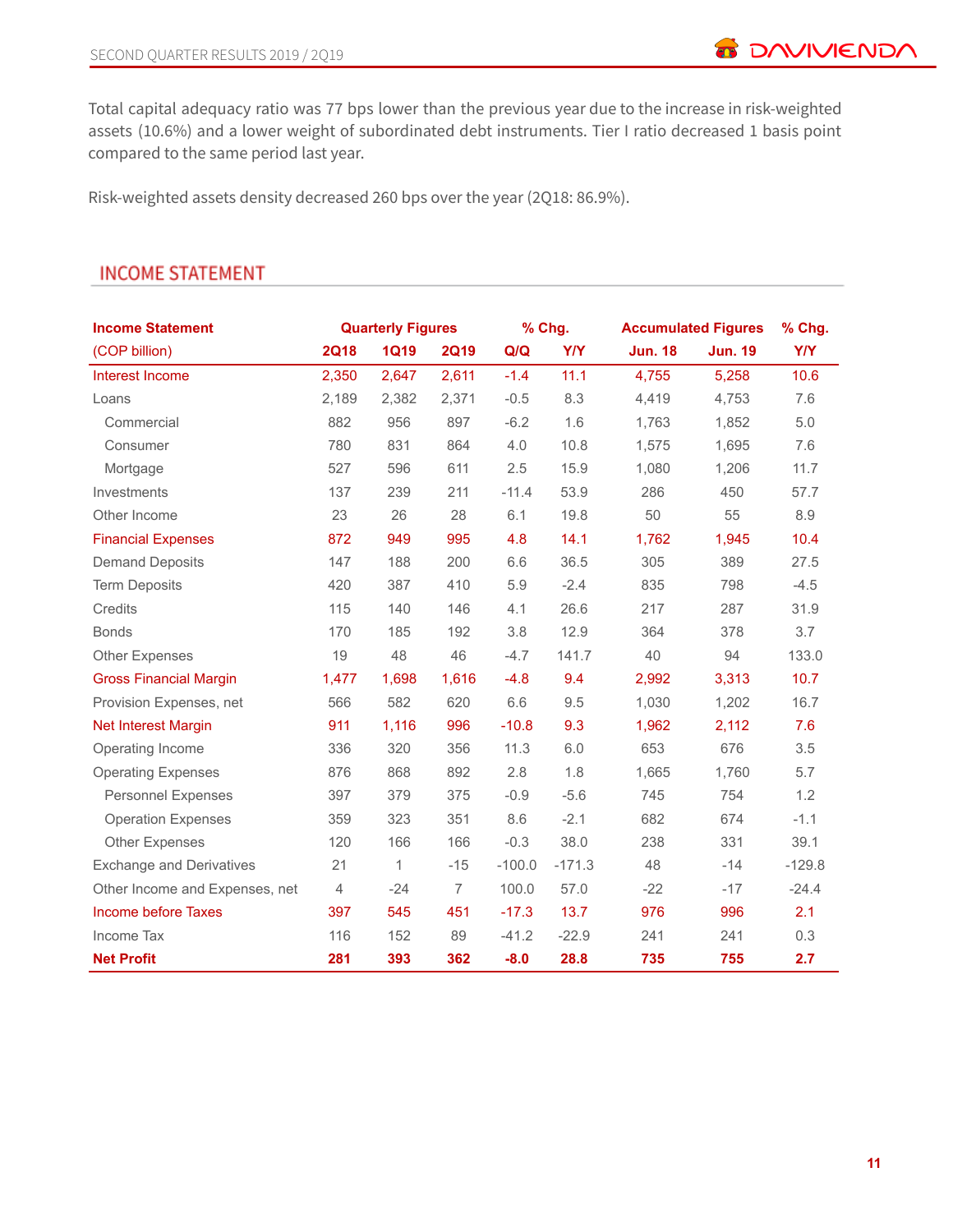

# **Net Profit**

### Quarterly figures

# Q/Q Performance:

Net profit for the quarter reached nearly \$362 billion, an 8.0% decrease compared to 1Q19. As a result, the Annualized Quarter Return on Average Equity (ROAE) at the end of 2Q19 closed at 12.4%, 135 bps lower than the figure reported on the first quarter of 2019.

Net profit from Colombia's operation was nearly \$301 billion, contracting 12.3% compared to the previous quarter, as a result of lower financial income and higher provisions expenses.

In Colombia, loan income decreased 1.6%, mainly due to lower income from the commercial portfolio related to loan repricing. Investment income decreased 14.9% compared to the previous quarter, explained by the non-recurring income recorded in 1Q19 due to valuation adjustments of some securitization instruments. Finally, net provision expenses in the Colombian operation increased 11.7%, mainly due to risk situations in the corporate portfolio.

Net profit from Central America reached close to \$18.8 million USD, an increase of 17.3% over the quarter, as a result of lower provisions expenses (-28.5%) and operating expenses control (-0.4%).

### Y/Y Performance:

Consolidated profits in 2Q19 increased 28.8% compared to 2Q18, mainly due to higher financial and operating income, and lower personnel and operating expenditures. As a result, the Annualized Quarter Return on Average Equity at the end of 2Q19 was 173 bps higher than the one reported in the second quarter of 2018.

Colombia's net profits increased 34.2% year over year, mainly by higher investment income, operating expenses control, and lower income taxes.

Central American quarterly profits decreased 5.5% compared to 2Q18, as a result of higher financial expenses and lower operating income.

# Accumulated figures

# Y/Y Performance

The accumulated profit as of June 2019 reached \$755 billion, increasing 2.7% when compared to June 2018. 12-months ROAE at the end of 2Q19 was 12.6%, 40 bps lower than the figure reported in 2Q18, impacted by equity growth during the year and lower net profits increase.

In Colombia, accumulated profits grew 4.8%, mainly due to higher financial income. Loan income increased 4.4%, specially driven by the mortgage portfolio (10.2%) and the consumer portfolio (5.4%). In addition, investment income significantly increased compared to the same period last year (59.7%) due to the appreciation of public debt instruments; and valuation changes on securitization instruments, which generated a non-recurring income in 1Q19 as mentioned before.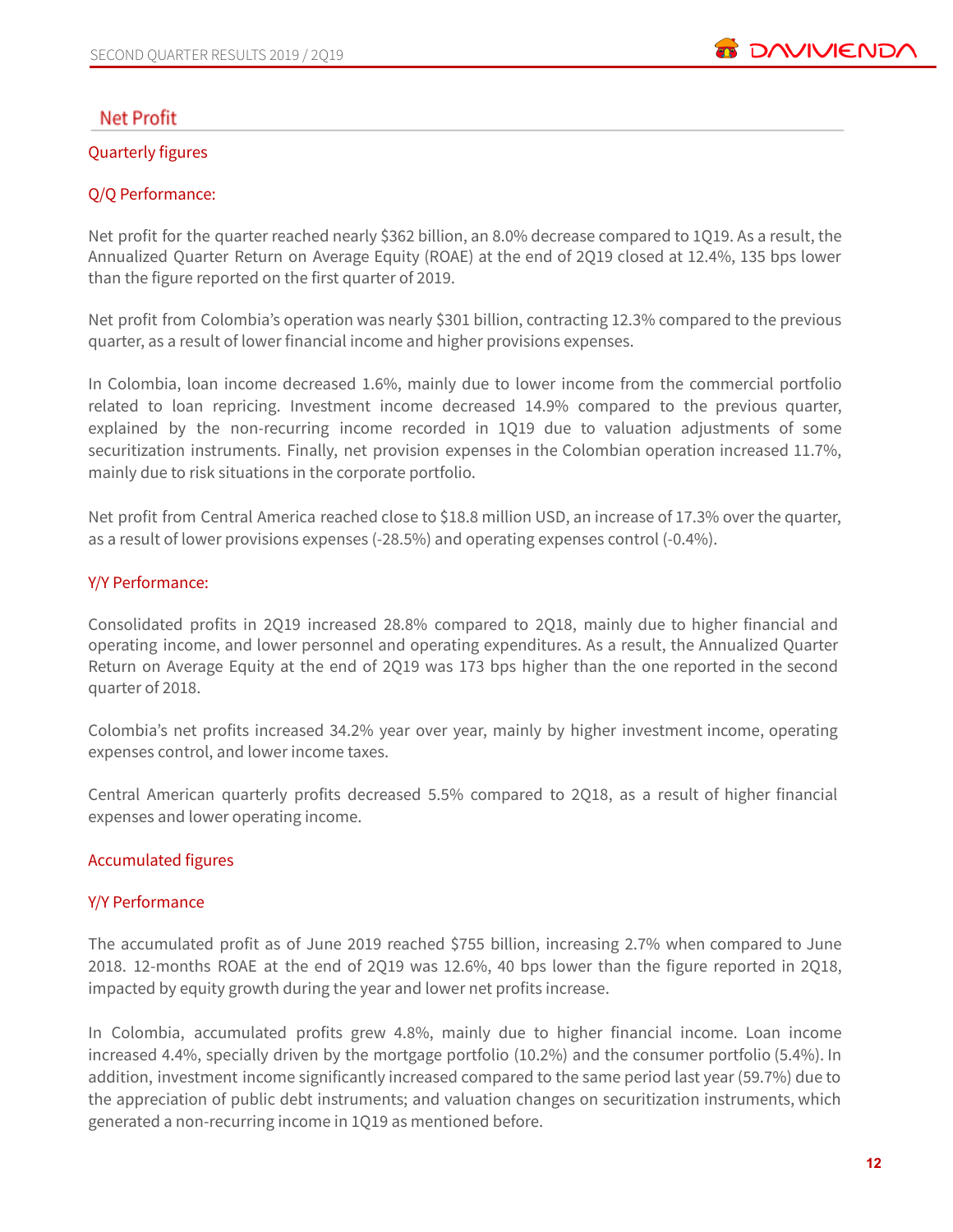In Central America, accumulated profits decreased 17.8% as a result of higher financial expenses associated with savings accounts and bonds, and higher provision expenses.

# **Gross Financial Margin**

| <b>Gross Financial Margin</b>    |       | <b>Quarterly Figures</b> |             |        | $%$ Chg. | <b>Accumulated</b><br><b>Figures</b> |       | % Chg. |
|----------------------------------|-------|--------------------------|-------------|--------|----------|--------------------------------------|-------|--------|
| (COP billion)                    | 2Q18  | 1Q19                     | <b>2Q19</b> | Q/Q    | YN       | Jun. 18 Jun. 19                      |       | YN     |
| Loan Income                      | 2.189 | 2.382                    | 2.371       | $-0.5$ | 8.3      | 4.419                                | 4.753 | 7.6    |
| Investments and Interbank Income | 161   | 265                      | 240         | $-9.7$ | 49.0     | 336                                  | 505   | 50.4   |
| <b>Financial Income</b>          | 2.350 | 2.647                    | 2.611       | $-1.4$ | 11.1     | 4,755                                | 5,258 | 10.6   |
| <b>Financial Expenses</b>        | 872   | 949                      | 995         | 4.8    | 14.1     | 1.762                                | 1.945 | 10.4   |
| <b>Gross Financial Margin</b>    | 1.477 | 1.698                    | 1.616       | $-4.8$ | 9.4      | 2.992                                | 3.313 | 10.7   |

### Quarterly figures

### Q/Q Performance:

Consolidated gross financial margin in 2Q19 closed at \$1.6 trillion, 4.8% less than the previous quarter, mainly due to lower loan and investment income.

Loan income in Colombia decreased 1.6% over the quarter, given lower income from the commercial portfolio, which contracted as a result of loan repricing in response to Central Bank interest rates behavior. Consumer and mortgage portfolio income grew 3.3% and 2.7% respectively, versus the previous quarter.

Additionally, investment income in Colombia decreased 14.9% compared to 1Q19. This is explained by the fact that a \$43 billion non-recurring income was obtained during that period given valuation adjustments of securitization instruments. When excluding the effect of this non-recurring income, Colombia's investment income would have increased by 10.9%.

Financial expenses in Colombia rose 4.4% in the quarter, mainly due to higher expenses in savings accounts and term deposits related to increases in their outstanding amount.

As a consequence, Colombia's gross financial margin was 6.5% lower than the previous quarter.

Regarding Central American operations, the gross financial margin in dollars remained stable compared to the previous quarter. Loan income increased by 1.3%, with the consumer portfolio generating the highest income growth. Financial expenses increased 2.7%, mainly due to higher term deposits and bonds expenses.

Therefore, the annualized-quarter NIM closed at 6.46%, down 46 bps versus the figure reported in the first quarter of 2019.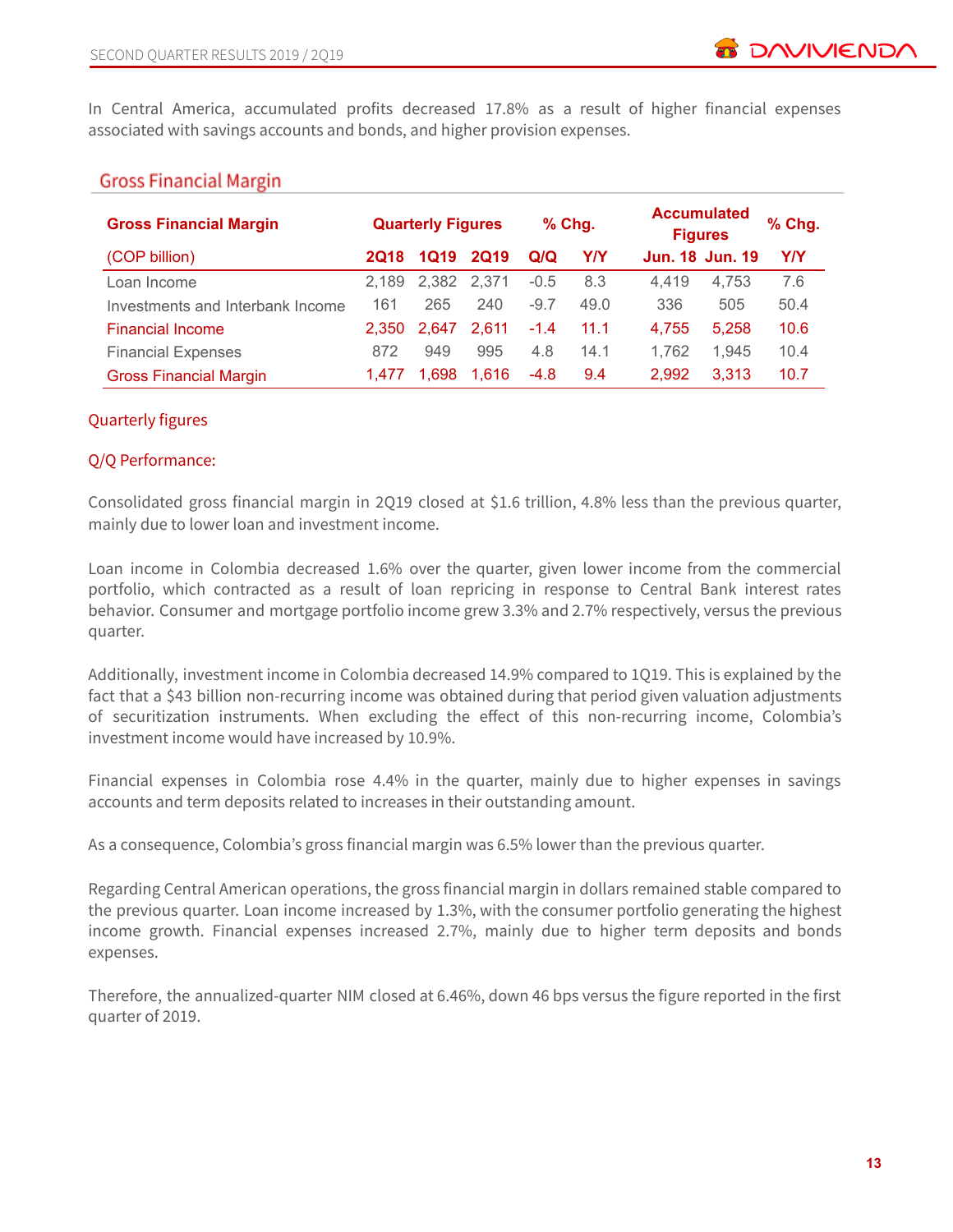| SECOND QUARTER RESULTS 2019 / 2Q19 |  |  |
|------------------------------------|--|--|
|                                    |  |  |



| <b>NIM</b>                |       |       |             |     | <b>Bps. Chg</b> |  |
|---------------------------|-------|-------|-------------|-----|-----------------|--|
| <b>Annualized Quarter</b> | 2018  | 1019  | <b>2019</b> | വര  | A/A             |  |
| Total NIM                 | 6.64% | 6.92% | 6.46%       | -46 | $-18$           |  |

# Y/Y Performance:

Consolidated gross financial margin for the quarter was 9.4% higher than in 2Q18 as a result of growth in loan and investment income.

In Colombia, the gross financial margin increased 6.5%. In terms of income, consolidated loan income grew 8.3%, where mortgage and consumer portfolios showed the greatest increases (14.9% and 8.4%, respectively).

Additionally, Colombia's investment income increased by the appreciation of public debt securities, due to increased demand for these instruments after the Medium-Term Fiscal Framework release. On the other hand, financial expenditures increased by 9.3% as a result of higher expenses on savings accounts and credits, as well as by interests on lease liabilities given IFRS 16 adoption as of January 1st, 2019.

In the international operation, gross financial margin in USD increased 9.3% as a result of higher loan and investment income. The portfolio with highest income growth was the commercial, followed by the consumer book. Investment income increased mainly in Costa Rica and Panama as a result of higher instrument returns. The increase in financial expenses in Central America was due to higher spending on savings deposits and bonds.

However, the annualized NIM for the quarter decreased 18 bps compared to the one reported in 2Q18, as a result of higher growth in performing assets during the year, compared to the gross financial margin growth during the same period.

# Accumulated figures

# Y/Y Performance

The accumulated gross financial margin as of June 2019 reached \$3.3 trillion, presenting a 10.7% increase compared to the accumulated in the same period of 2018. This is mainly explained by higher loan and investment income.

Regarding Colombian operations, the accumulated gross financial margin closed at \$2.7 trillion, up 9.2%, as a result of higher income from the mortgage and consumer portfolios, and higher investment income due to public debt appreciation and the valuation adjustments mentioned earlier.

In the Central American operation, the gross financial margin reached \$179.7 million USD, an increase of 9.3%, where the commercial and consumer income had the highest increases. Investment income also increased due to better performance of securities.

The 12-month NIM closed at 6.52%, showing a 4 bps contraction over the year.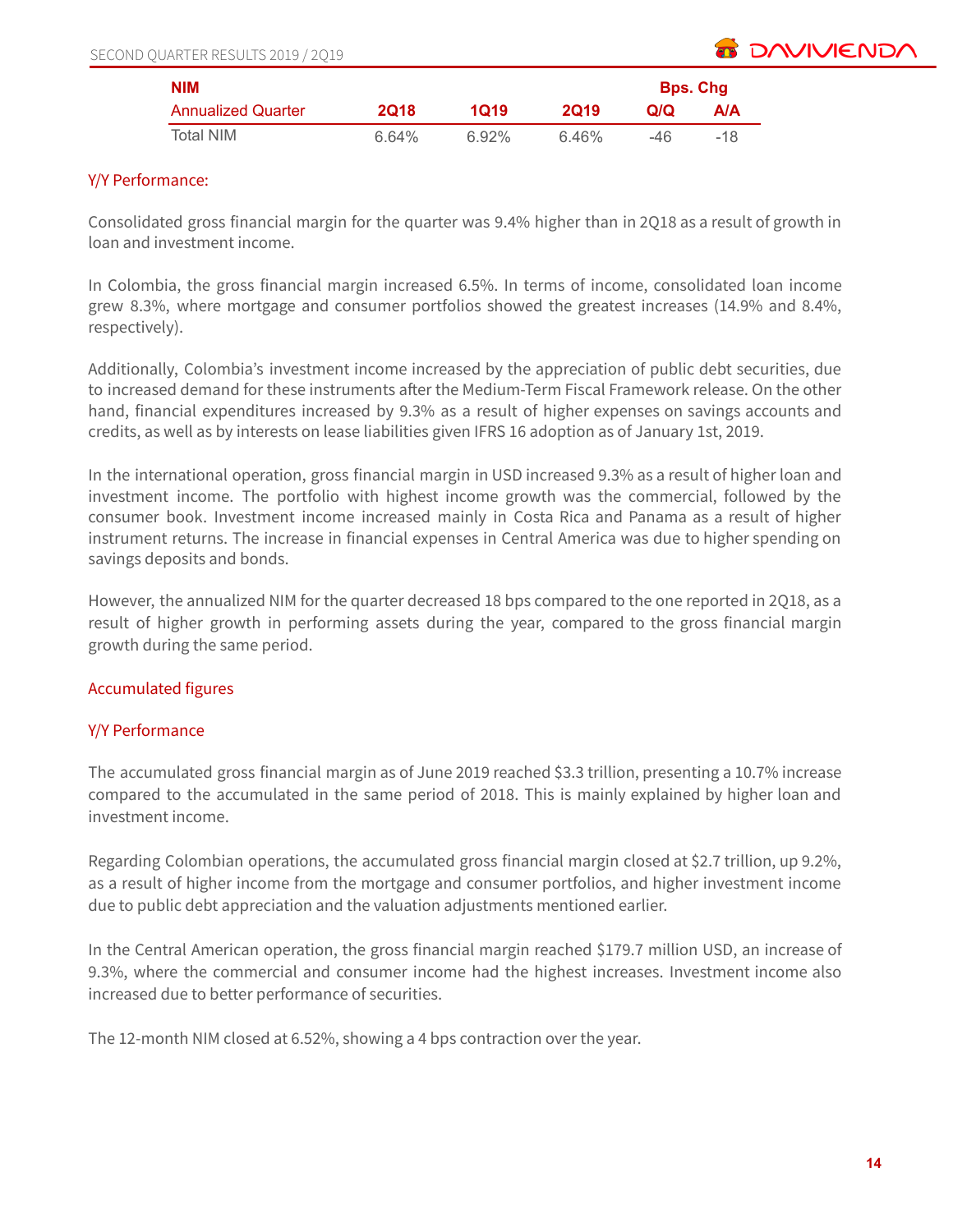

| <b>NIM</b> |             |       |       |      | <b>Bps. Chg</b> |
|------------|-------------|-------|-------|------|-----------------|
| 12 Months  | <b>2018</b> | 1019  | 2019  | Q/Q  | Y/Y             |
| Total NIM  | 6.56%       | 6.56% | 6.52% | $-3$ | -4              |

# **Provision Expenses**

| <b>Provision Expenses</b>      |                  | <b>Quarterly Figures</b> |             |      | $%$ Chg.   |                | <b>Accumulated Figures % Chg.</b> |      |
|--------------------------------|------------------|--------------------------|-------------|------|------------|----------------|-----------------------------------|------|
| (COP billion)                  | 2Q18             | 1Q19                     | <b>2Q19</b> | Q/Q  | YN         | <b>Jun. 18</b> | <b>Jun. 19</b>                    | Y/Y  |
| Provision for credit losses    | 694              | 690                      | 764         | 10.8 | 10.1       | 1.233          | 1.454                             | 17.9 |
| Loan recoveries                | 128              | 108                      | 137         | 271  |            | 199            | 245                               | 23.3 |
| Net loan sales                 | $\left( \right)$ | $\left( \right)$         |             |      | 100.0100.0 | 4              |                                   | 77.0 |
| <b>Provision expenses, net</b> | 566              | 582                      | 620         | 6.6  | 9.5        | 1.030          | 1.202                             | 16.7 |

### Quarterly figures

### Q/Q Performance:

Consolidated gross provision expenses for the quarter reached \$764 billion. In Colombia, this is explained by higher coverage in some corporate cases, as well as in other segments. In Central America, provision expense was lower than in the previous quarter due to lower spending on the commercial and mortgage portfolios.

In both Colombia and Central America, recoveries for the quarter were higher than in 1Q19, as a result of recoveries from the mortgage segment, and by payments received in the commercial portfolio.

As a result, provision expenses (net of recoveries) for the quarter closed at 620 billion, increasing 6.6% over 1Q19.

Annualized Cost of Risk for the quarter was 2.72%, 10 bps higher than the one reported in the first quarter of 2019.

| <b>Cost of Risk</b>       |      | <b>Bps. Chg</b>      |  |      |      |
|---------------------------|------|----------------------|--|------|------|
| <b>Annualized Quarter</b> | 2018 | 1Q19 2Q19            |  | OIO. | YN   |
| CoR                       |      | $2.77\%$ 2.62% 2.72% |  | 10   | $-6$ |

# Y/Y Performance:

2Q19 provision expenses (net of recoveries) increased 9.5% over the year.

The growth in gross provisions expense occurred mainly in Colombia, given the evolution of the commercial and mortgage loans. Consolidated recoveries showed an increase compared to those made in the same quarter of the previous year.

The Annualized Cost of Risk for the quarter decreased 6 bps compared to the second quarter of 2018, positively impacted by loan growth rate during the year.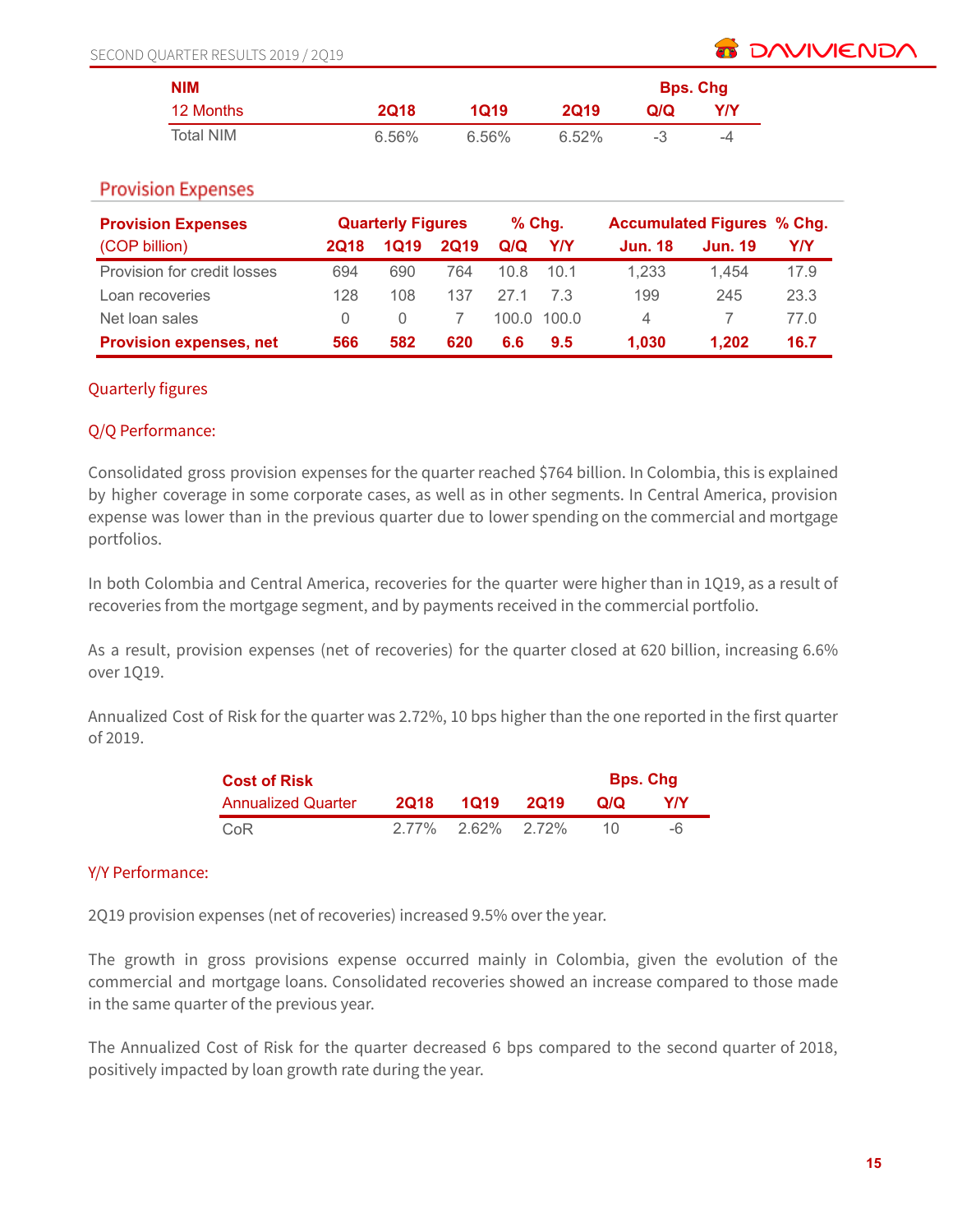**BE DAVIVIEND** 

#### Accumulated Figures

### Y/Y Performance:

Provision expenses (net of recoveries) as of June 2019 reached \$1.2 trillion, an increase of 16.7% compared to the accumulated as of June 2018, in response to risk situations identified in the commercial portfolio.

| <b>Cost of Risk</b> |             |                      | <b>Bps. Chg</b> |     |
|---------------------|-------------|----------------------|-----------------|-----|
| 12 months           | <b>2018</b> | 1Q19 2Q19            | Q/Q             | Y/Y |
| CoR                 |             | $2.53\%$ 2.47% 2.46% | $-1$            |     |

The 12-month Cost of Risk<sup>8</sup> closed at 2.46%, 7 bps lower than the figure for June 2018, positively impacted by the loan book growth during the year.

# **Operating Income**

### Quarterly figures

### Q/Q Performance:

Operating income for the quarter reached nearly \$356 billion, an increase of 11.3% compared to 1Q19, mainly due to higher income from fees and services.

Consolidated net income from commissions and fees grew 10.0%. In Colombia, such income grew 10.8% as a result of higher handling fees, insurance collection, service and network usage fees. In Central America, income from commissions denominated in dollars increased 3.4%, due to banking services usage and card fees, mainly in Honduras, El Salvador and Costa Rica.

### Y/Y Performance:

Consolidated operating income of the 2Q19 increased 6.0% compared to 2Q18.

Consolidated commission and fee income increased primarily in Colombia as a result of higher income from card fees, portfolio management, trust businesses, insurances and mutual funds management.

Additionally, higher income from business services and usage of networks abroad was observed especially in Colombia, as well as higher results from associated entities.

### Accumulated Figures

### Y/Y Performance:

Accumulated operating income in June 2019 increased 3.5% over the year, mainly by higher income from banking services, cards and mutual funds management in Colombia and associated entities income.

<sup>8</sup> 12-month Cost of Risk = Accumulated Provision Expenses (12 months) / Gross Loans (Quarter Balance)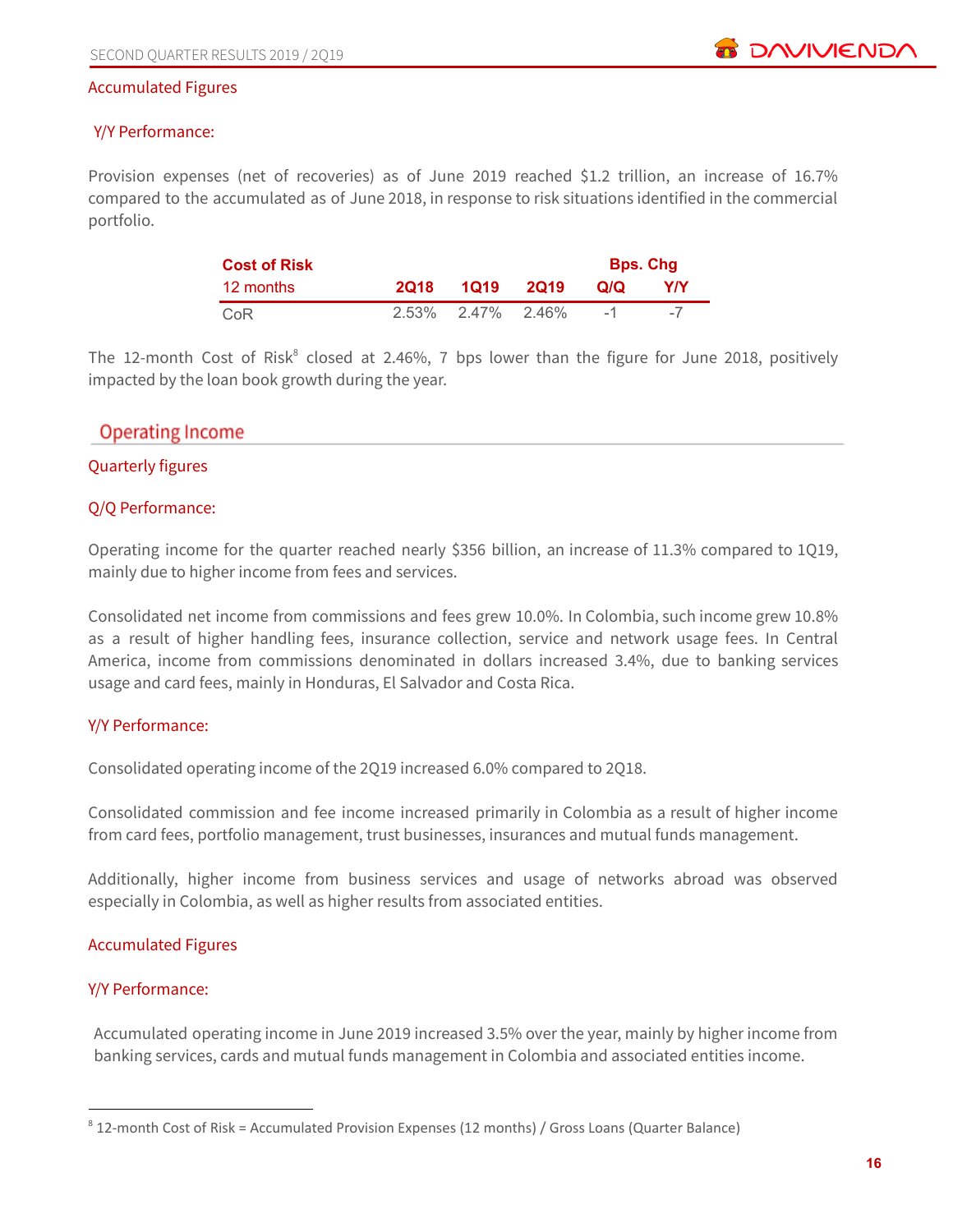# **Operating Expenses**

| <b>Operating Expenses</b>   |             | <b>Quarterly Figures</b> |             |        | $%$ Chg. |                | <b>Accumulated Figures</b> | $%$ Chg. |
|-----------------------------|-------------|--------------------------|-------------|--------|----------|----------------|----------------------------|----------|
| (COP billion)               | <b>2Q18</b> | 1Q19                     | <b>2Q19</b> | Q/Q    | YN       | <b>Jun. 18</b> | <b>Jun. 19</b>             | Y/Y      |
| <b>Personnel Expenses</b>   | 397         | 379                      | 375         | $-0.9$ | -56      | 745            | 754                        | 1.2      |
| <b>Operational Expenses</b> | 359         | 323                      | 351         | 8.6    | $-21$    | 682            | 674                        | $-1.1$   |
| <b>Other Expenses</b>       | 120         | 166                      | 166         | $-0.3$ | 38.0     | 238            | 331                        | 39.1     |
| <b>Total Expenses</b>       | 876         | 868                      | 892         | 2.8    | 1.8      | 1.665          | 1.760                      | 5.7      |

# Quarterly figures

# Q/Q Performance:

Consolidated operating expenses for the quarter closed at \$892 billion, 2.8% higher than 1Q19.

Expenses associated with advertising and software development increased when compared to the previous quarter, mainly in Colombia.

Tax expenses decreased over the previous quarter, mainly due to lower Industry and Commerce tax.

As a result, the annualized Cost-to-Income ratio for the quarter was 45.7%, 199 bps higher than in 1Q19.

| <b>Cost-to-Income</b>     |             | <b>Bps. Chg</b> |             |     |      |
|---------------------------|-------------|-----------------|-------------|-----|------|
| <b>Annualized Quarter</b> | <b>2Q18</b> | 1019            | <b>2019</b> | Q/Q | Y/Y  |
| Cost-to-Income            | 47.9%       | 43.7%           | 45 7%       | 199 | -214 |

# Y/Y Performance:

Consolidated operating expenses in 2Q19 slightly increased (1.8%) compared to the same period of the previous year, mainly due to higher depreciation expenses of property, plant, and equipment for rights of use, related to IFRS 16 adoption.

This increase was partially offset by lower personnel expenses in Colombia, due to the Employees Collective Agreement payment in 2Q18; and by lower lease expenses due to IFRS 16.

As a result of the latter, and due to higher gross financial margin, the annualized Cost-to-Income ratio for the quarter was 214 bps below the one of the 2Q18.

### Accumulated Figures

### Y/Y Performance:

Accumulated operating expenses as of June 2019 reached close to \$1.8 trillion, 5.7% higher than June 2018. This is mainly due to higher amortization and depreciation expenses related to IFRS 16 implementation, as mentioned above.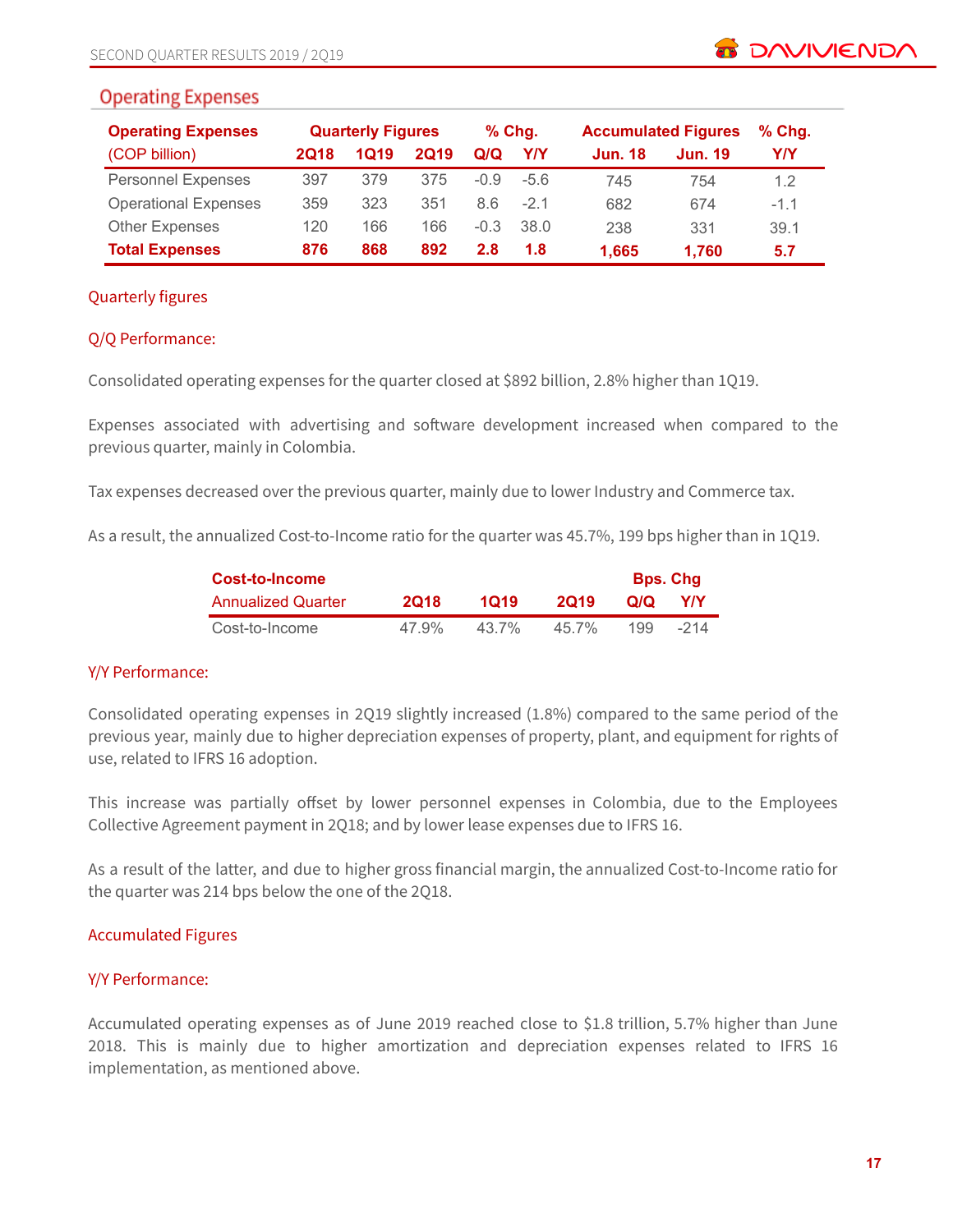The 12-month Cost-to-Income ratio closed at 46.0%, 57 bps lower than the figure reported in June 2018, positively impacted by higher gross financial margin over the last twelve months.

|                          | <b>Cost-to-Income</b> |             |             |             |                    | <b>Bps. Chg</b> |
|--------------------------|-----------------------|-------------|-------------|-------------|--------------------|-----------------|
|                          | 12 months             | <b>2Q18</b> | <b>1Q19</b> | <b>2Q19</b> | Q/Q                | <b>Y/Y</b>      |
|                          | Cost-to-Income        | 46.6%       | 46.5%       | 46.0%       | $-53$              | $-57$           |
|                          |                       |             |             |             |                    |                 |
| Taxes                    |                       |             |             |             |                    |                 |
|                          |                       |             |             |             |                    |                 |
| <b>Quarterly figures</b> |                       |             |             |             |                    |                 |
|                          | <b>Tax Rate</b>       |             |             |             | <b>PP Var. (%)</b> |                 |
|                          | Quarter               | <b>2Q18</b> | <b>1Q19</b> | <b>2Q19</b> | Q/Q                | Y/Y             |

### Q/Q Performance:

2Q19 income tax closed at \$89 billion, which generated a decrease in the effective tax rate quarter on quarter. This was due to the adjustment in the long-term income tax rate applied to loan provisions estimated on the Individual Income Statement under local rules, versus the Consolidated Income Statement under IFRS.

### Y/Y Performance:

2Q19 income tax decreased 22.9% when compared to 2Q18. This results from the adjustment on the long-term income tax rate applied to the difference in loan provisions explained above.

### Accumulated Figures

### Y/Y Performance:

Accumulated income tax as of June 2019 reached \$241 billion, remaining stable when compared to the accumulated as of June 2018.

| <b>Tax Rate</b>           |                 |       | <b>PP Var. (%)</b> |
|---------------------------|-----------------|-------|--------------------|
| Accumulated               | Jun. 18 Jun. 19 |       | YIY                |
| <b>Effective Tax Rate</b> | 24.7%           | 24.2% | $-0.4$             |